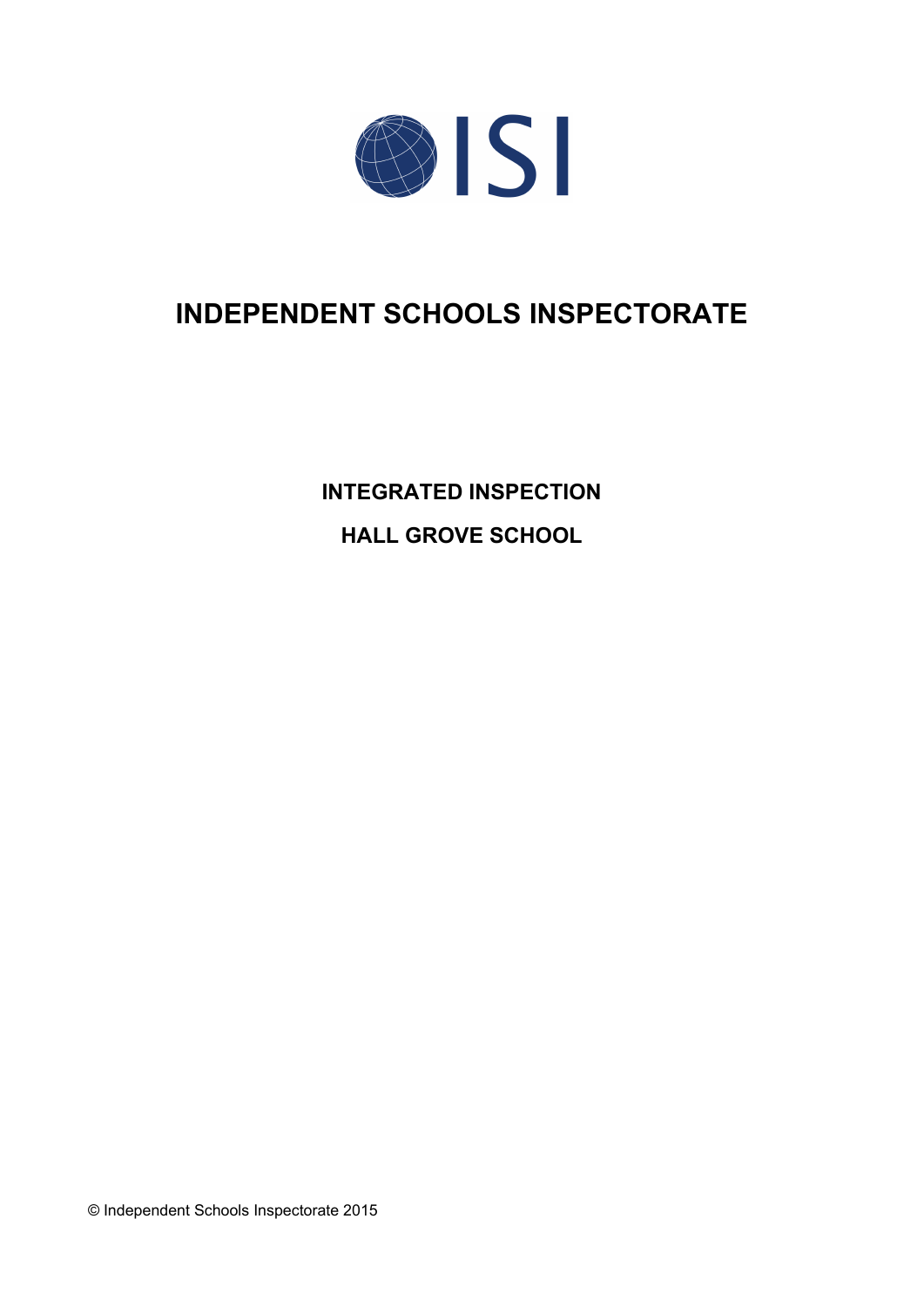# **INDEPENDENT SCHOOLS INSPECTORATE**

## **Hall Grove School**

| <b>Full Name of School</b>    | <b>Hall Grove School</b>                                                                             |
|-------------------------------|------------------------------------------------------------------------------------------------------|
| <b>DfE Number</b>             | 936/6444                                                                                             |
| Address                       | <b>Hall Grove School</b><br><b>London Road</b><br><b>Bagshot</b><br><b>Surrey</b><br><b>GU19 5HZ</b> |
| <b>Telephone Number</b>       | 01276 473059                                                                                         |
| <b>Fax Number</b>             | 01276 452003                                                                                         |
| <b>Email Address</b>          | office@hallgrove.co.uk                                                                               |
| Headmaster                    | <b>Mr Alastair Graham</b>                                                                            |
| Proprietors                   | <b>Mr and Mrs Alastair Graham</b>                                                                    |
| Age Range                     | 3 to 13                                                                                              |
| <b>Total Number of Pupils</b> | 443                                                                                                  |
| <b>Gender of Pupils</b>       | Mixed (273 boys; 170 girls)                                                                          |
| Numbers by Age                | 3-5 (EYFS): 54 5-11: 316                                                                             |
|                               | $11 - 13:$<br>73                                                                                     |
| Number of Day Pupils          | Total:<br>440                                                                                        |
| Number of Boarders            | Total:<br>3                                                                                          |
|                               | 3<br>Weekly:                                                                                         |
| <b>Head of EYFS Setting</b>   | <b>Miss Philippa Gent</b>                                                                            |
| <b>EYFS Gender</b>            | <b>Mixed</b>                                                                                         |
| <b>Inspection Dates</b>       | 10 Nov 2015 to 13 Nov 2015                                                                           |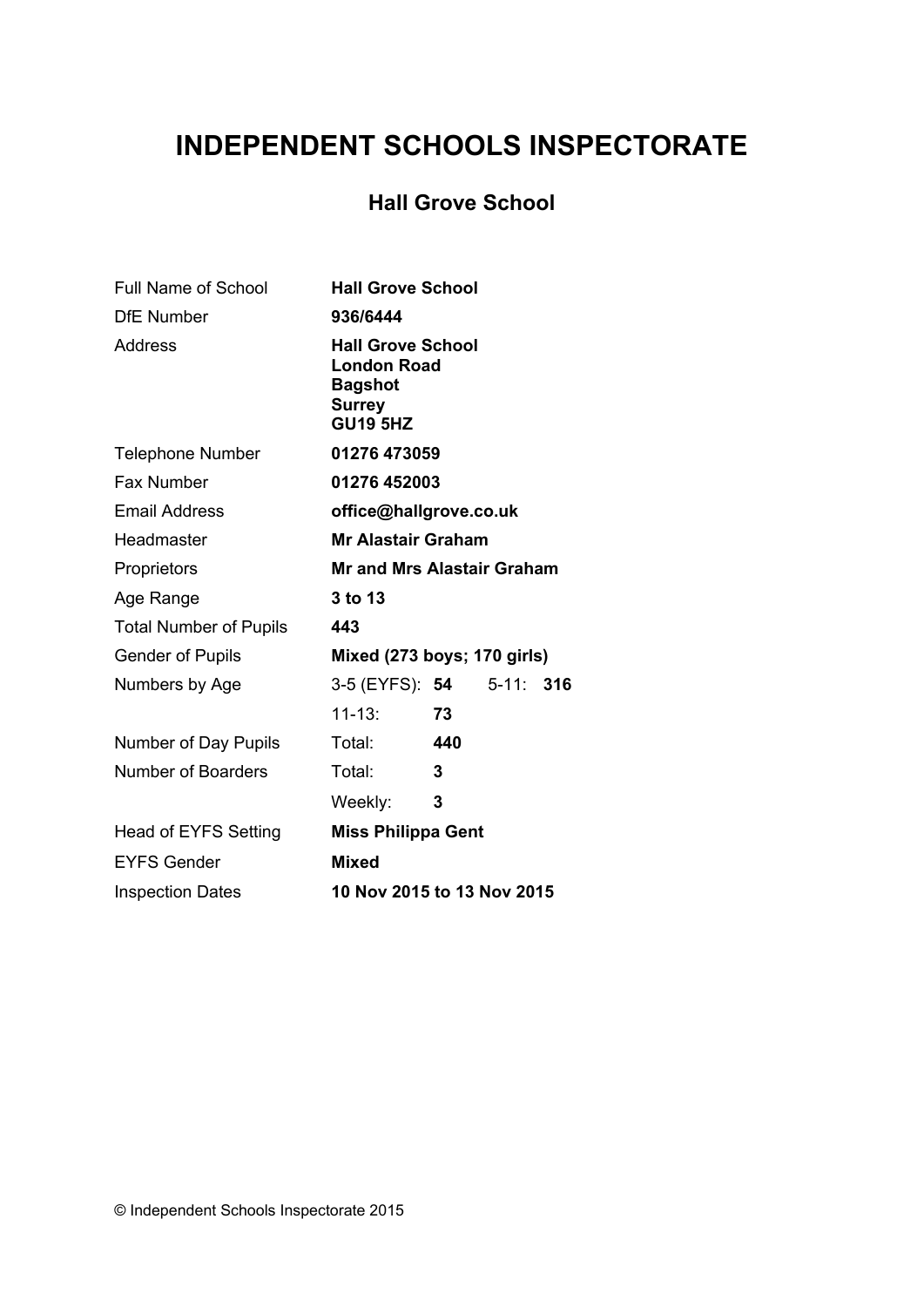## **PREFACE**

The Independent Schools Inspectorate (ISI) is the body approved by the Secretary of State for the purpose of inspecting schools belonging to the Independent Schools Council (ISC) Associations and reporting on compliance with the Education (Independent School Standards) Regulations 2014. The range of these Regulations can be viewed on the website [www.legislation.gov.uk.](http://www.legislation.gov.uk) Additionally, inspections will consider the school's accessibility plan under Schedule 10 of the Equality Act 2010 and the ban on corporal punishment introduced by the School Standards and Framework Act 1998.

This inspection report follows the *ISI schedule.* The inspection on which the report is based took place over a period of four continuous days in the school.

The previous ISI boarding intermediate inspection was in May 2012 and the previous ISI interim inspection was in November 2010.

The inspection was also carried out under the arrangements of the ISC Associations for the maintenance and improvement of the quality of their membership.

ISI is also approved to inspect the Early Years Foundation Stage (EYFS), which was introduced in September 2008 and applies to all children in England from birth to 31 August following their fifth birthday. This report evaluates the extent to which the setting fulfils the requirements of the Early Years Foundation Stage Statutory Framework published by the Department for Education (DfE) and follows the requirements of the Childcare Act 2006 as subsequently amended.

This inspection contains specific judgements on the National Minimum Standards for Boarding Schools. It comments on the progress made by the school in meeting the recommendations set out in the most recent statutory boarding inspection and evaluates the quality of the boarding experience and its contribution to pupils' education, personal development and welfare.

The inspection of the school is from an educational perspective and provides limited inspection of other aspects, although inspectors comment on any significant hazards or problems they encounter which have an adverse impact on children. The inspection does not include:

- (i) an exhaustive health and safety audit;
- (ii) an in-depth examination of the structural condition of the school, its services or other physical features;
- (iii) an investigation of the financial viability of the school or its accounting procedures;
- (iv) an in-depth investigation of the school's compliance with employment law.

Inspectors may be aware of individual safeguarding concerns, allegations and complaints as part of the inspection process. Such matters will not usually be referred to in the published report but will have been considered by the team in reaching their judgements.

Both Ofsted and ISI inspect and report on the Independent School Standards Regulations. However, they apply different frameworks and have different criteria for judging school quality that are suited to the different types of schools they inspect. Both use a four point scale when making judgements of quality but, whilst the ISI terminology reflects quality judgements that are at least equivalent to those used by Ofsted, they also reflect the differences in approach. ISI reports do not provide a single overarching judgement for the school but instead give a clear judgement on each aspect of the school's work at the beginning of each section. **These headline statements must include one of the ISI descriptors 'excellent', 'good', 'sound' or 'unsatisfactory', and where Achievement is**

© Independent Schools Inspectorate 2015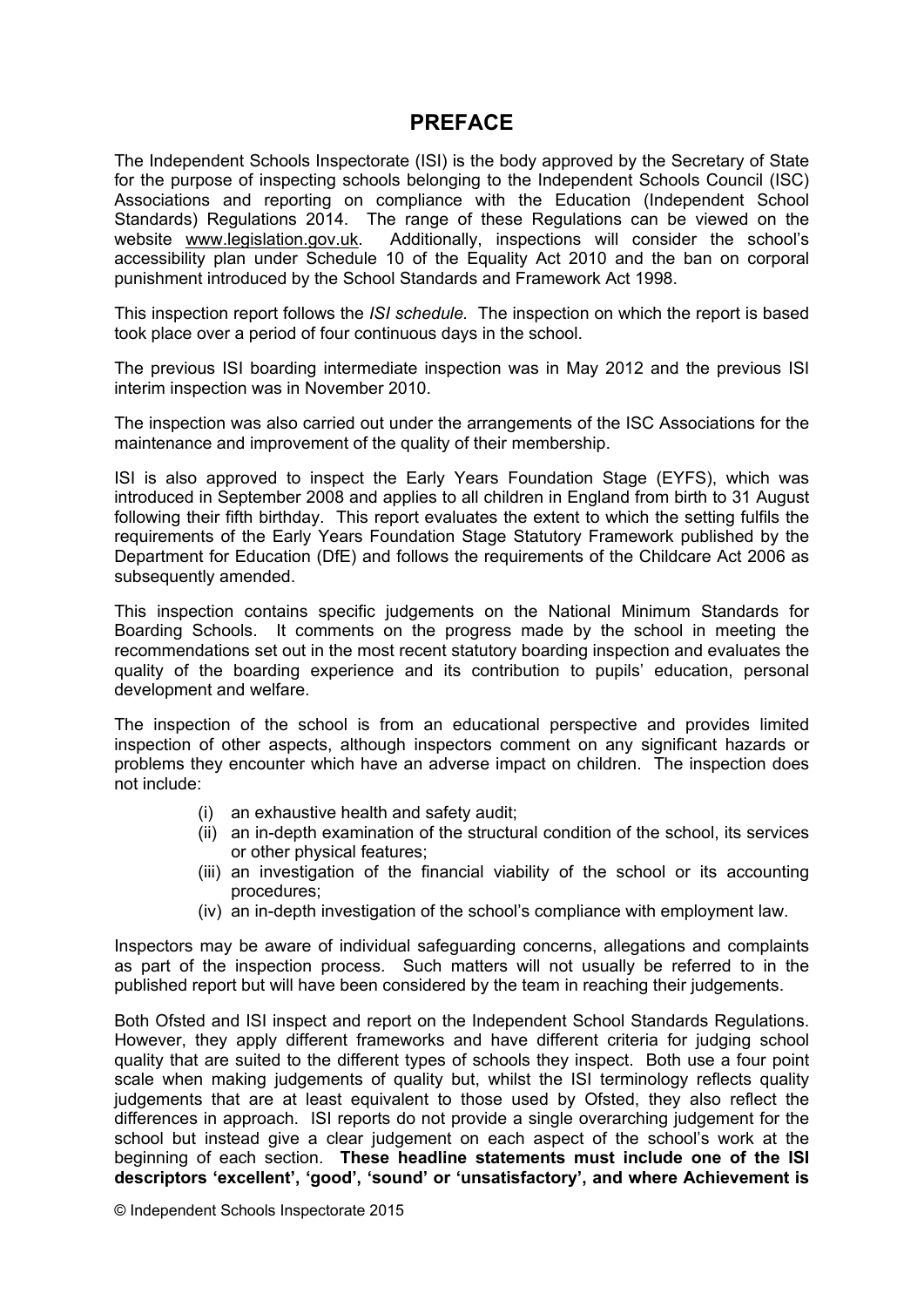**'exceptional' that term may be used for the top grade.** Elsewhere in the report, inspectors may use a range of different adjectives to make judgements. **For EYFS registered provision (for children aged under two), reports are required to use the same terminology ('outstanding', 'good', 'requires improvement' and 'inadequate') as Ofsted reports.**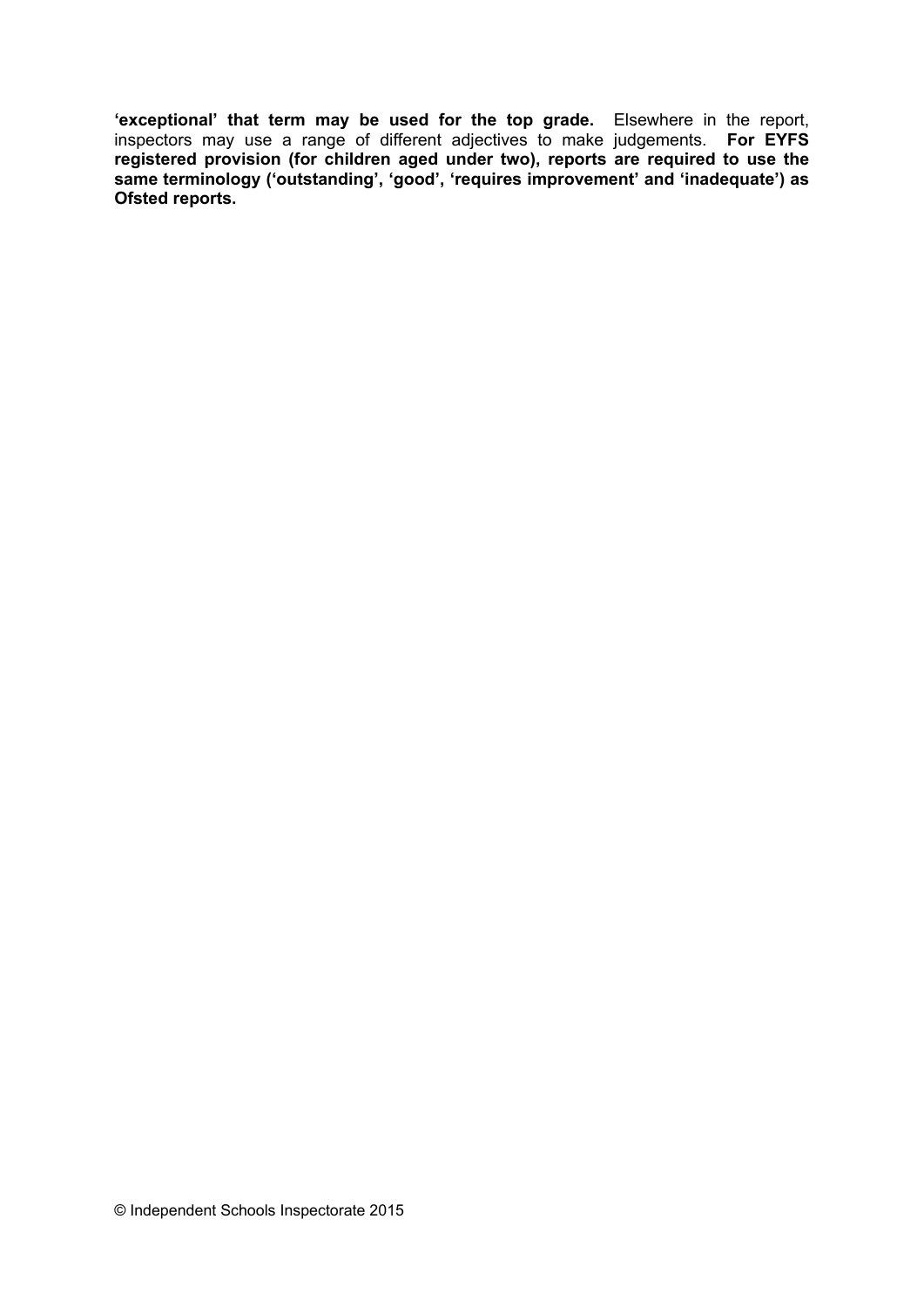## **INSPECTION EVIDENCE**

The inspectors observed lessons, conducted formal interviews with pupils and examined samples of pupils' work. They held discussions with senior members of staff and with the proprietors, observed a sample of the extra-curricular activities that occurred during the inspection period, and attended registration sessions and assemblies. Inspectors visited the boarding house and the facilities for sick or injured pupils. The responses of parents and pupils to pre-inspection questionnaires were analysed, and the inspectors examined regulatory documentation made available by the school.

### **Inspectors**

| Mrs Louise Harwood       | Reporting Inspector                       |
|--------------------------|-------------------------------------------|
| Mr David Sibson          | Team Inspector (Head, IAPS school)        |
| Mr Gordon Ferguson       | Team Inspector (Deputy head, IAPS school) |
| <b>Miss Emma Neville</b> | Team Inspector (Deputy head, IAPS school) |
| Mrs Nova Shoesmith       | Team Inspector (Deputy head, SoH school)  |
| Miss Sue Duff            | Co-ordinating Inspector for Boarding      |
| Ms Valerie Craven        | Co-ordinating Inspector for Early Years   |
|                          |                                           |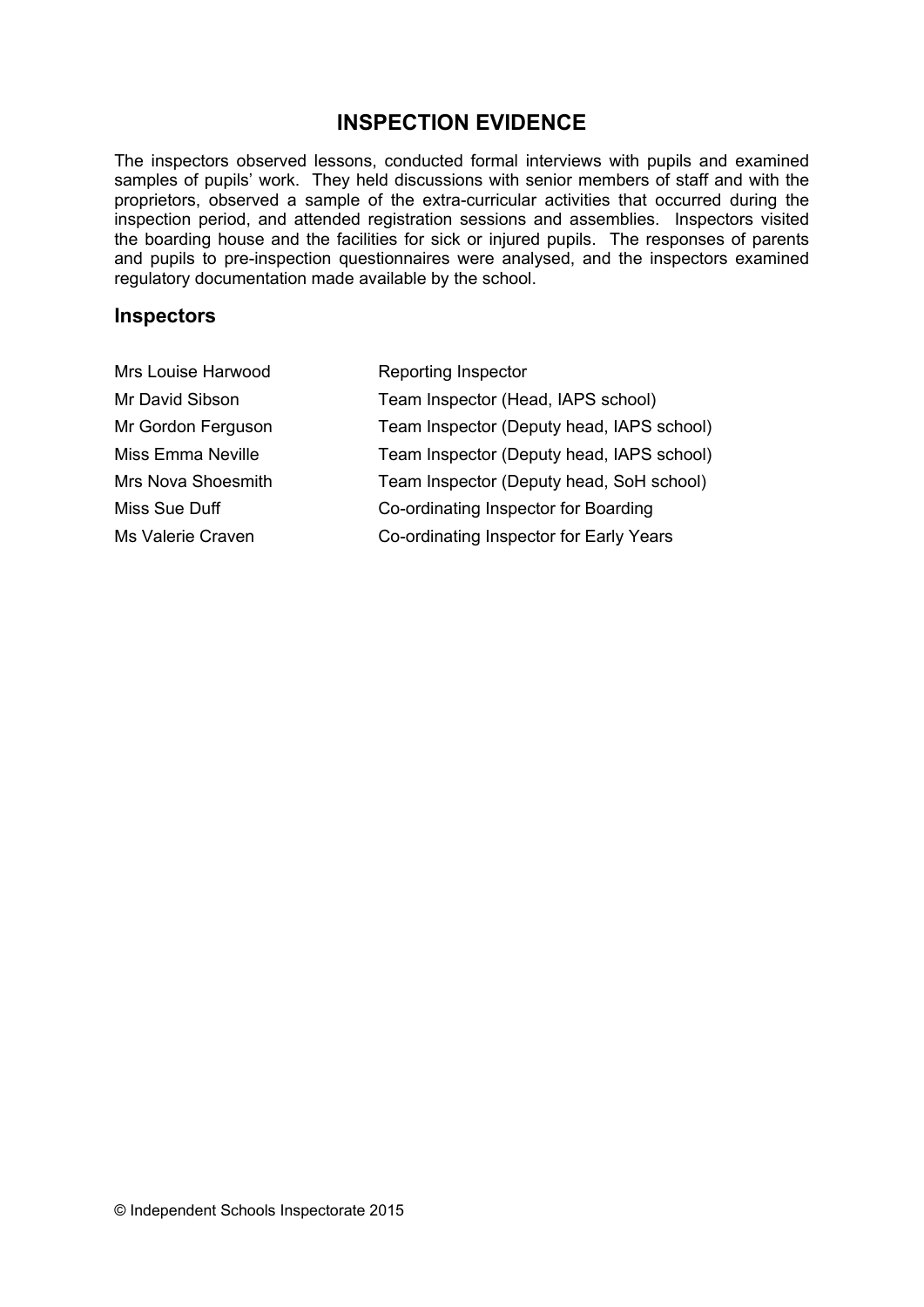# **CONTENTS**

Page

| 1           | THE CHARACTERISTICS OF THE SCHOOL                                                                                 | 1           |
|-------------|-------------------------------------------------------------------------------------------------------------------|-------------|
| $\mathbf 2$ | THE SUCCESS OF THE SCHOOL                                                                                         | $\mathbf 2$ |
| (a)         | <b>Main findings</b>                                                                                              | 2           |
|             | (b) Action points                                                                                                 | 3           |
|             | (i) Compliance with regulatory requirements                                                                       | 3           |
|             | (ii) Recommendation for further improvement                                                                       | 3           |
| 3           | THE QUALITY OF ACADEMIC AND OTHER ACHIEVEMENTS                                                                    | 4           |
| (a)         | The quality of the pupils' achievements and learning                                                              | 4           |
| (b)         | The contribution of curricular and extra-curricular provision (including<br>community links of benefit to pupils) | 5           |
| (c)         | The contribution of teaching                                                                                      | 6           |
| 4           | THE QUALITY OF THE PUPILS' PERSONAL DEVELOPMENT                                                                   | 8           |
| (a)         | The spiritual, moral, social and cultural development of the pupils                                               | 8           |
| (b)         | The contribution of arrangements for pastoral care                                                                | 9           |
| (c)         | The contribution of arrangements for welfare, health and safety                                                   | 10          |
| (d)         | The quality of boarding                                                                                           | 10          |
| 5           | THE EFFECTIVENESS OF GOVERNANCE, LEADERSHIP AND<br><b>MANAGEMENT</b>                                              | 13          |
| (a)         | The quality of governance                                                                                         | 13          |
| (b)         | The quality of leadership and management, including links with parents, carers<br>and guardians                   | 13          |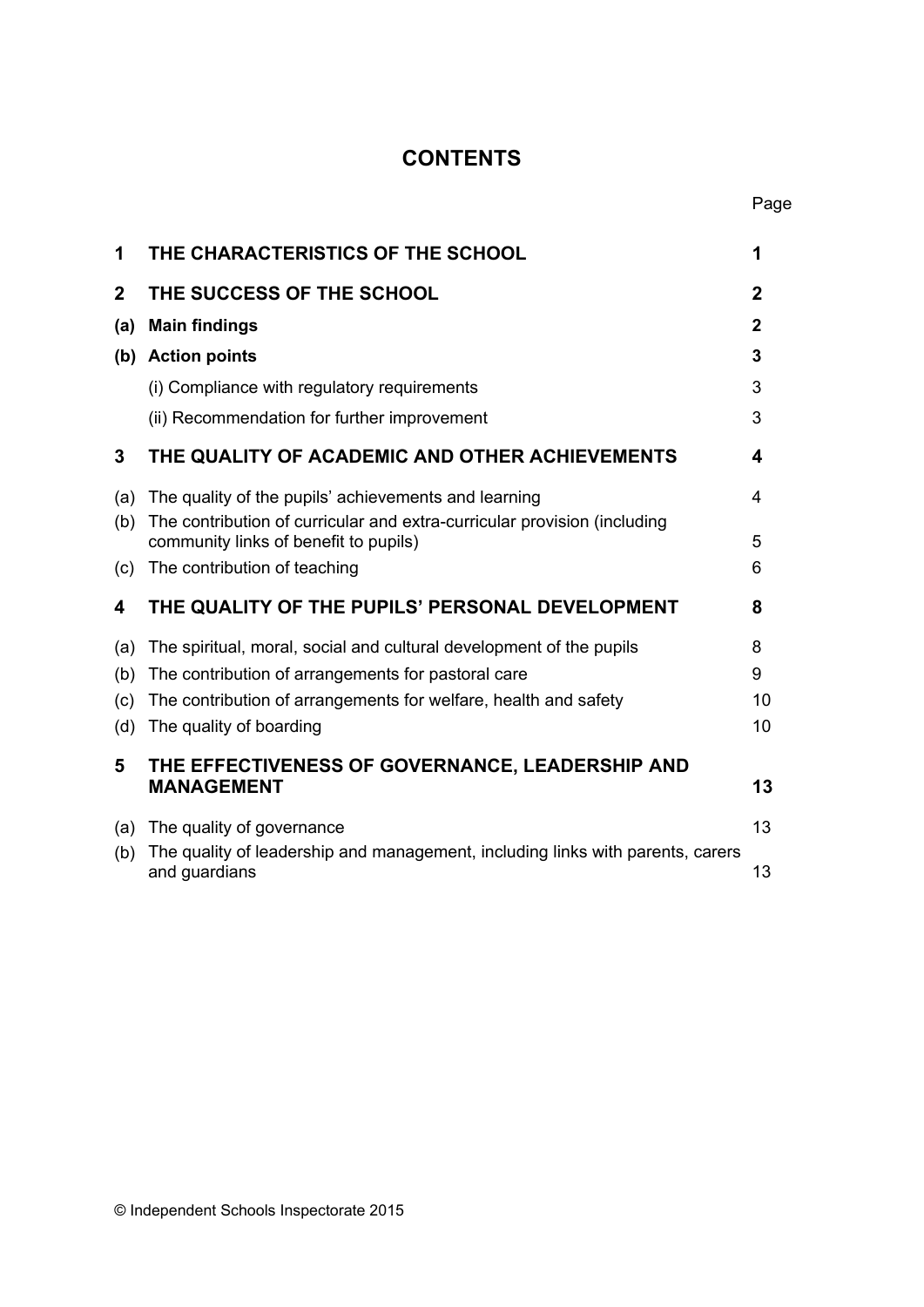## **1. THE CHARACTERISTICS OF THE SCHOOL**

- 1.1 Hall Grove School was founded in 1956 as a co-educational day preparatory school for pupils aged three to thirteen. The founders were the parents of the current headmaster who took over responsibility for the school in 1981. Flexible boarding was introduced in 1995 and a nursery class was established in 2015. The school is a limited company owned by the headmaster and his wife, who have the responsibility of governance. It has no governing body, and key consultants are retained to advise on a range of educational and business matters.
- 1.2 The school aims to provide a caring and nurturing environment in which the qualities of self-reliance, courtesy, leadership and hard work can flourish. Offering a broad and balanced curriculum, it aims to encourage respect for self and community within a context of the joy of learning. It believes this will encourage academic, cultural and sporting excellence for all its pupils.
- 1.3 The school occupies a country house and forty-acre estate on the outskirts of Bagshot. Facilities include a new, dedicated unit for three to five year-olds, an equestrian centre, a golf course, and hard sports pitches. Since the previous inspection the school has built an environmental studies cabin for geography and biology lessons and an outdoor woodland classroom, created two libraries and extended the music department. The school owns a field study centre in Devon which pupils from Years 4 to 8 visit annually.
- 1.4 At the time of the inspection the school had 443 pupils, of whom 54 aged 3 to 5 attended the Early Years Foundation Stage (EYFS). The school comprises 3 sections: the Pre-Prep department for pupils from Nursery to Year 2, the Middle School for pupils from Years 3 to 5, and the Upper School which comprises Years 6 to 8. The school offers flexible arrangements for boarding, which include weekly and occasional overnight stays. No weekend boarding is provided.
- 1.5 As indicated by standardised tests, the ability profile is above the national average with a fairly wide spread of abilities represented. Twenty-seven pupils have been identified as having special educational needs and/or disabilities (SEND), twenty receive specialist support. Pupils are drawn from the local area, with a representative social and cultural mix of backgrounds from predominantly professional and business families. Eleven pupils are learning English as an additional language (EAL); none require additional support from the school.
- 1.6 National Curriculum (NC) nomenclature is used throughout this report to refer to year groups in the school. The year group nomenclature used by the school and its NC equivalence are shown in the following table.

| School           | <b>NC name</b> |
|------------------|----------------|
| :hool<br>Pre-Scr | rserv          |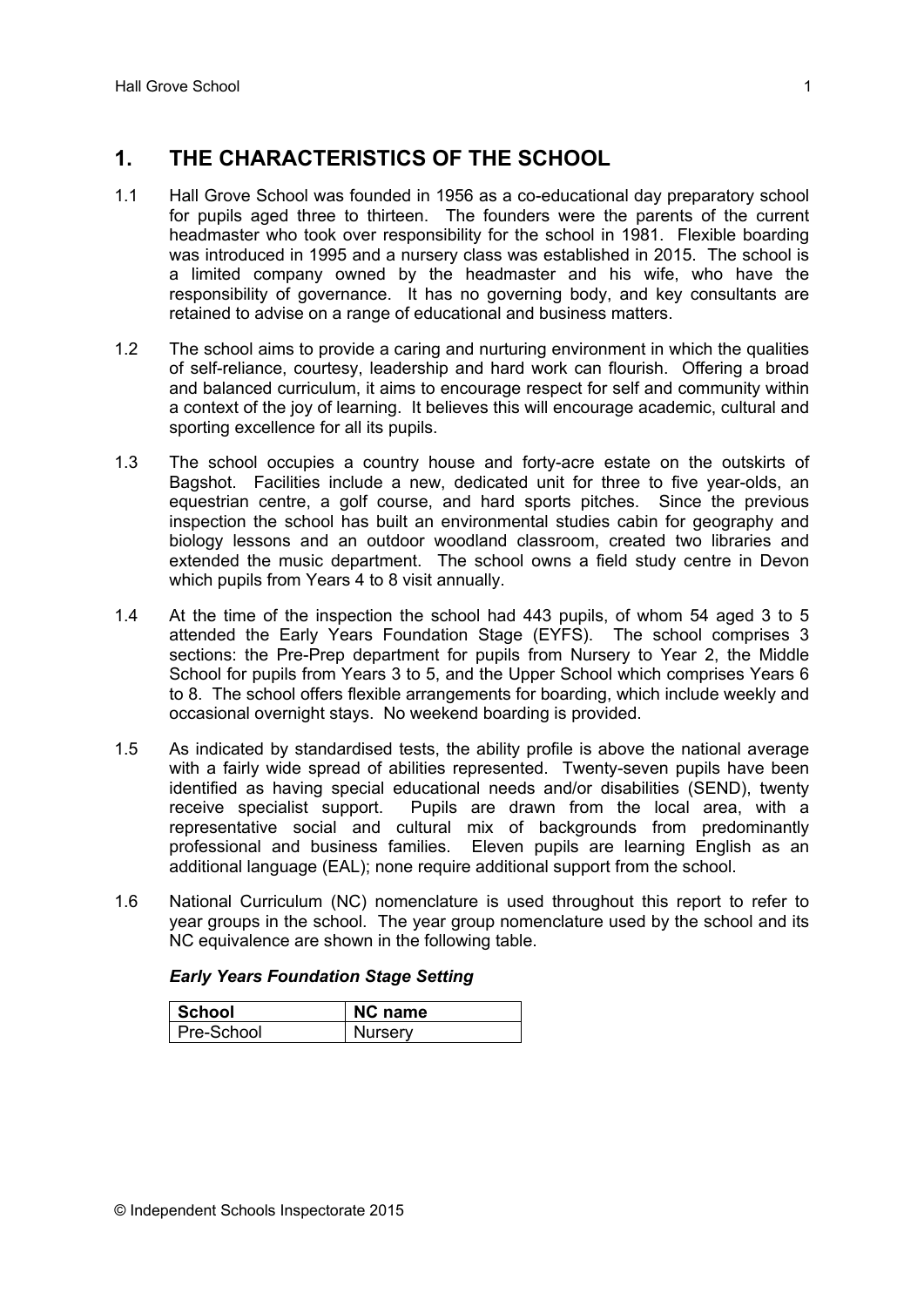## **2. THE SUCCESS OF THE SCHOOL**

## **2.(a) Main findings**

- 2.1 The school is highly successful in meeting its aims. As a result of a rich and stimulating curriculum, pupils achieve a high level of knowledge, understanding and skills in a wide range of subjects. The broad and creative variety of extra-curricular activities presents them with experiences that extend learning and self-knowledge. Standards in music, sport and the performing arts are excellent. In their responses to the pre-inspection questionnaire, both pupils and parents were overwhelmingly positive about the standard of academic progress made and the range of activities offered. Teaching throughout the school is characterised by teachers' excellent subject knowledge and this fosters pupils' enthusiasm. It frequently focuses on the development of independent thinking, often using debate as a means to challenge and extend ideas. Outdoor pursuits are an integral feature of learning, including in the EYFS. Assessment is used strongly to identify individual needs, and consequently, all pupils, including those with SEND and EAL, make good progress from their starting points. The most able make good and often excellent progress.
- 2.2 The pupils' personal development is excellent. Pupils of all ages and abilities are confident and believe that hard work is the means to success; they are proud of their subsequent achievements. They collaborate well and frequently acknowledge the importance of team endeavour. Throughout the school, pastoral care is excellent; behaviour and manners are polite and courteous, and relationships are founded on mutual care, trust and support. Pupils appreciate the readiness and availability of staff who are committed to helping them overcome concerns, whether in their work or their relationships with others. In more formal forums, such as the school council, the pupils' views are not always taken fully into account. Careful and immediate attention is given to all aspects of welfare, health and safety.
- 2.3 Excellent leadership and governance unites the school community, of which the EYFS and the small boarding community are valued members. The proprietors show considerable commitment to the maintenance and development of accommodation, resources and the retention of high-quality staff. Recommendations made in both the 2010 inspection report and the 2012 boarding inspection report have been met. Leaders and managers are highly successful in fulfilling the aims of the school and in promoting pupils' achievements and personal development. Safeguarding is held in high regard, and policy and practice are regularly reviewed and carefully monitored to ensure the safety and well-being of the pupils. The school maintains excellent relationships with parents, who expressed overwhelming satisfaction with its provision and care in their pre-inspection questionnaire responses.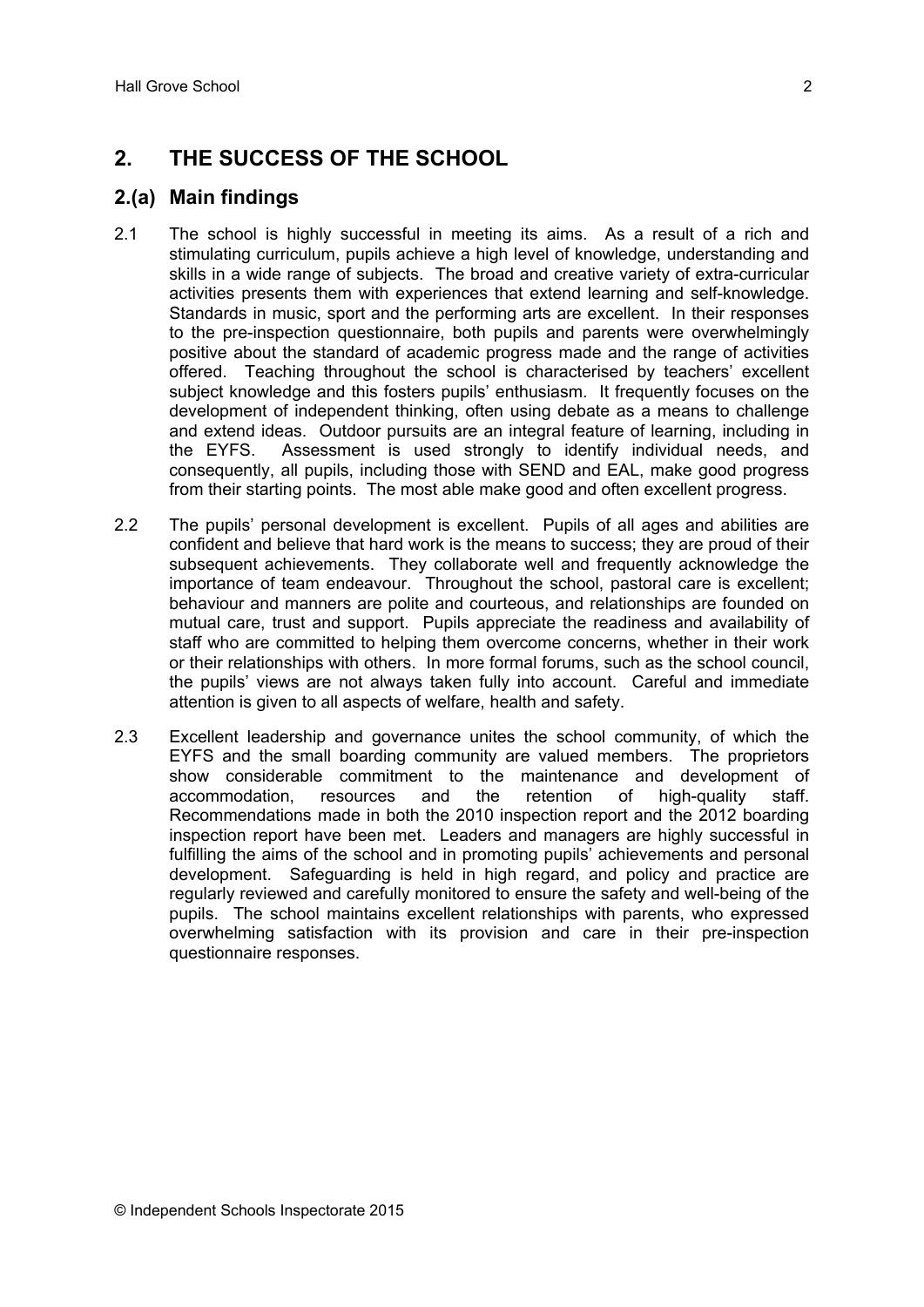## **2.(b) Action points**

### **(i) Compliance with regulatory requirements**

- 2.4 The school meets all the requirements of the Education (Independent School Standards) Regulations 2014.
- 2.5 The school meets all the National Minimum Standards for Boarding Schools 2015.

### **(ii) Recommendation for further improvement**

- 2.6 The school is advised to make the following improvement.
	- 1. Improve the effectiveness of the school council as a forum for pupils to raise their opinions and suggestions.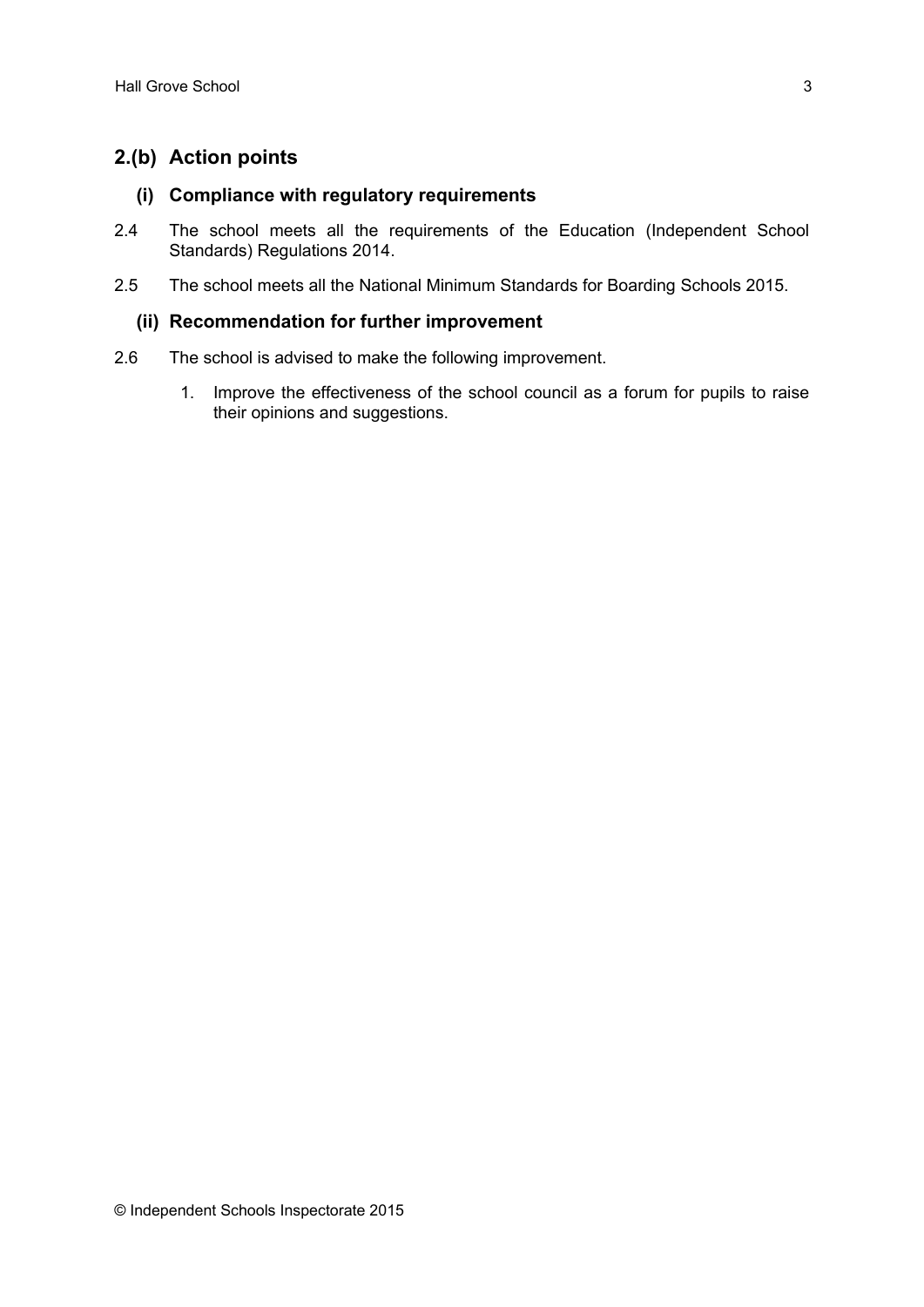## **3. THE QUALITY OF ACADEMIC AND OTHER ACHIEVEMENTS**

### **3.(a) The quality of the pupils' achievements and learning**

- 3.1 The quality of pupils' achievements and learning is excellent.
- 3.2 Pupils leave school equipped with a high level of knowledge, understanding and skills in a wide range of subjects, well-supported by their notable success in a broad variety of extra-curricular activities. Within the EYFS, achievements exceed agerelated expectations in the seven areas of learning and all children, including those with SEND or EAL and the most able, make excellent progress relative to their starting points, abilities and needs. Children in the Nursery develop excellent foundations for reading and writing as a result of the strong emphasis on developing their speaking, listening and comprehension skills. Consequently they frequently use well-developed vocabulary and imaginations, such as when they investigated and described the properties of rice. They spontaneously count a range of everyday objects during practical and routine activities. Reception children are active learners who are able to concentrate and work independently. During activities linked to letters and the sounds they make, the children enjoyed creating expressive words such as 'squishy' and 'squashy', which they then transferred to their writing of full sentences. Many older children can count up to 50 and beyond. When comparing numbers, they are skilful at using mathematical language such as 'more than' and 'less than'. Both the Nursery and Reception children are able to think critically and respond with enthusiasm to the challenge of teacher-led problem-solving activities.
- 3.3 Throughout the school, pupils' communication skills are highly developed. They express their ideas and beliefs clearly, and listen attentively to each other and to their teachers. Pupils are skilful and thoughtful conversationalists, selecting topics and information to illustrate a point and asking discerning questions to further their own understanding. They enjoy engagement in debate and argue persuasively. Written work is often accomplished beyond expectations of age and ability, with high standards of presentation, varied vocabulary and a keen awareness of audience. Mathematical understanding is at a high level and pupils are able to apply their skills well in other subjects, particularly science. Independent projects, such as those in geography, show strong investigative skills based on reading, internet research and logical analysis of other sources of evidence. In modern foreign languages, pupils are acquiring an excellent range of vocabulary relative to their age and ability. They display considerable artistic and design skills across all age groups. Their physical skills are excellent and they participate enthusiastically in a wide range of sporting disciplines.
- 3.4 Pupils enjoy significant success in a wide range of disciplines in county and interschool sporting competitions. Teams and individuals recently reached the Independent Association of Prep Schools national finals for athletics, football, netball, judo and gymnastics. Pupils give polished drama performances in front of their peers and wider audiences, and many gain awards in external speech and drama examinations. In 2015 a high proportion passed with merit or distinction. Musical standards are excellent. Over 180 pupils receive instrumental tuition and some are working at grades far above those expected for their age. Their performance in brass and string ensembles, including jazz and guitar groups, reveals a commitment to hard work and practice, and an enjoyment of the opportunity to work together.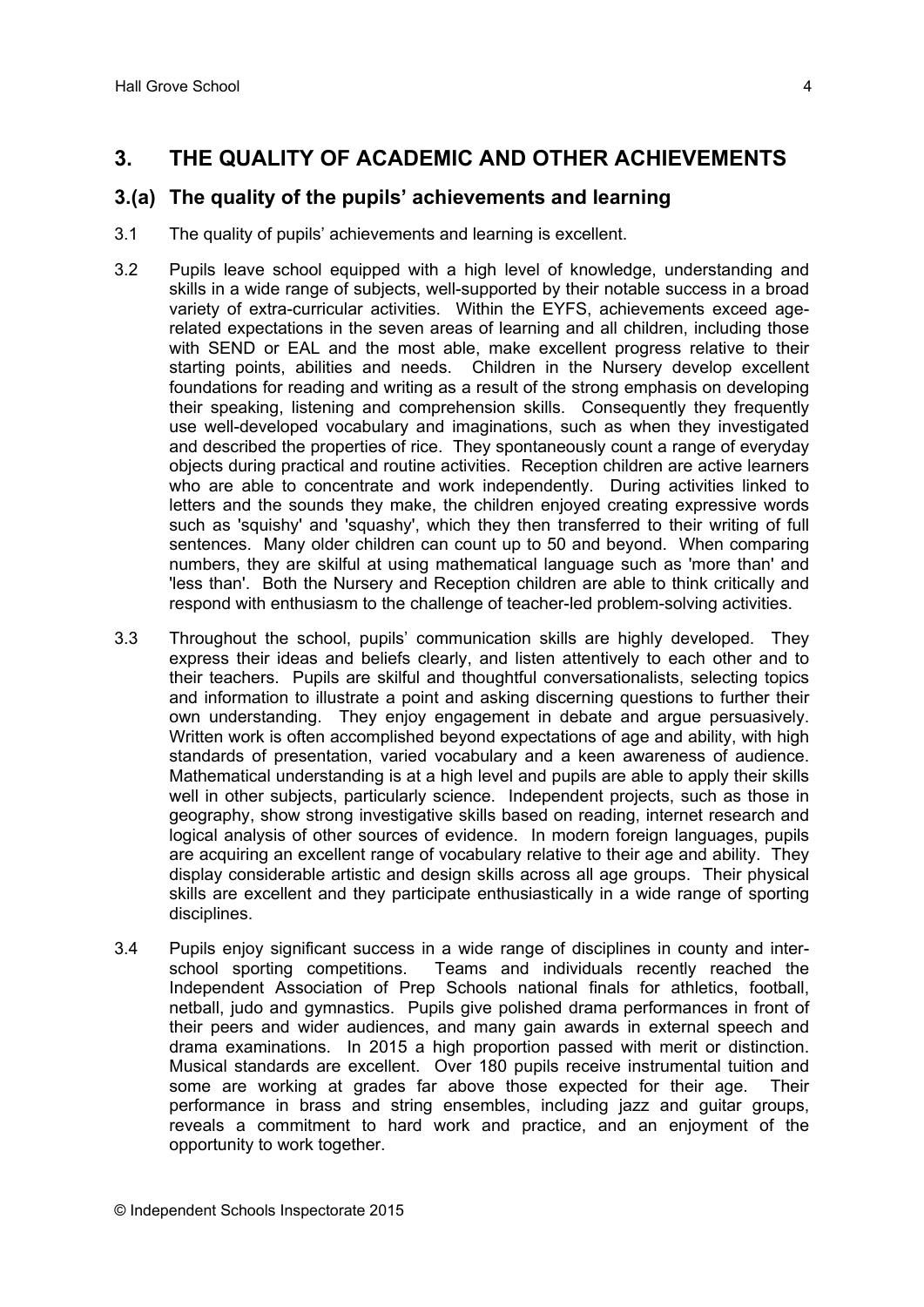- 3.5 Pupils' attainment cannot be measured against a fixed national average, but it is judged to be excellent in comparison to national age related expectations. Evidence from classroom observations, discussions with pupils, scrutiny of their work over time, and examination of the records of their attainments as they move through the school confirm this evaluation. Pupils sustain a good rate of progress when compared with those of similarly above average ability.
- 3.6 The progress for pupils with SEND or EAL is consistently good; quick and accurate identification of their needs is followed by effective support. The most able pupils achieve high standards and make good and often excellent progress. This can be observed in the excellent achievement of the oldest pupils as they are prepared for scholarship examinations. When they leave school, almost all pupils transfer to their first choice of independent senior school. A significant proportion gain academic, music and sports scholarships, some to highly selective schools.
- 3.7 Pupils have excellent attitudes to learning, demonstrating a desire to excel. Their swift progress is directly linked to their enthusiasm to learn. The school has high expectations of behaviour and effort; pupils are aware of these and endeavour to meet them. They regularly reflect on the effort they have applied in lessons and set their own targets for future achievement.

### **3.(b) The contribution of curricular and extra-curricular provision**

- 3.8 The contribution of curricular and extra-curricular provision is excellent.
- 3.9 In the EYFS, detailed educational programmes cover all seven areas of learning and enable all children to reach a high standard of development. An appropriate balance of adult-led and child-initiated activities ensures that a wide range of challenges is available to all children. In response to the recommendation of the previous inspection, staff ensure that learning moves freely between indoors and outdoors, making the most efficient use of resources and building on interests and enthusiasms. This strong provision enables children of all abilities to make excellent progress in relation to their starting points. All children have access to an appropriate range of extra-curricular clubs, and the specialist teaching in French, music, dance and physical education (PE) contributes positively to outcomes for children. By the end of Reception more time is spent on literacy and numeracy sessions, ensuring that children are fully prepared academically for their next stage.
- 3.10 The curriculum offers rich and effective coverage of the requisite areas of study for all ages and abilities, and reflects the school's aims and ethos. A particular feature of the curriculum is the emphasis on outdoor learning; the school's extensive grounds constitute an integral part of the learning environment. The outdoor classroom and the school's own residential field-trip centre in Devon enable pupils to apply their knowledge and skills in cross-curricular challenges and to participate in many practical learning opportunities. The art, ceramic and textiles programme develops a creative outlook complemented by dance and drama, which are taught from an early age.
- 3.11 All pupils benefit from a comprehensive personal, social and health education (PSHE) programme of studies which reflects the school's active response to promoting the shared values that characterise modern Britain. It includes topics which cover respect for the law, individual freedom and the right to hold opposing religious beliefs. Trips to the Houses of Parliament and visiting speakers offer a well-balanced non-partisan presentation of political issues. Older pupils study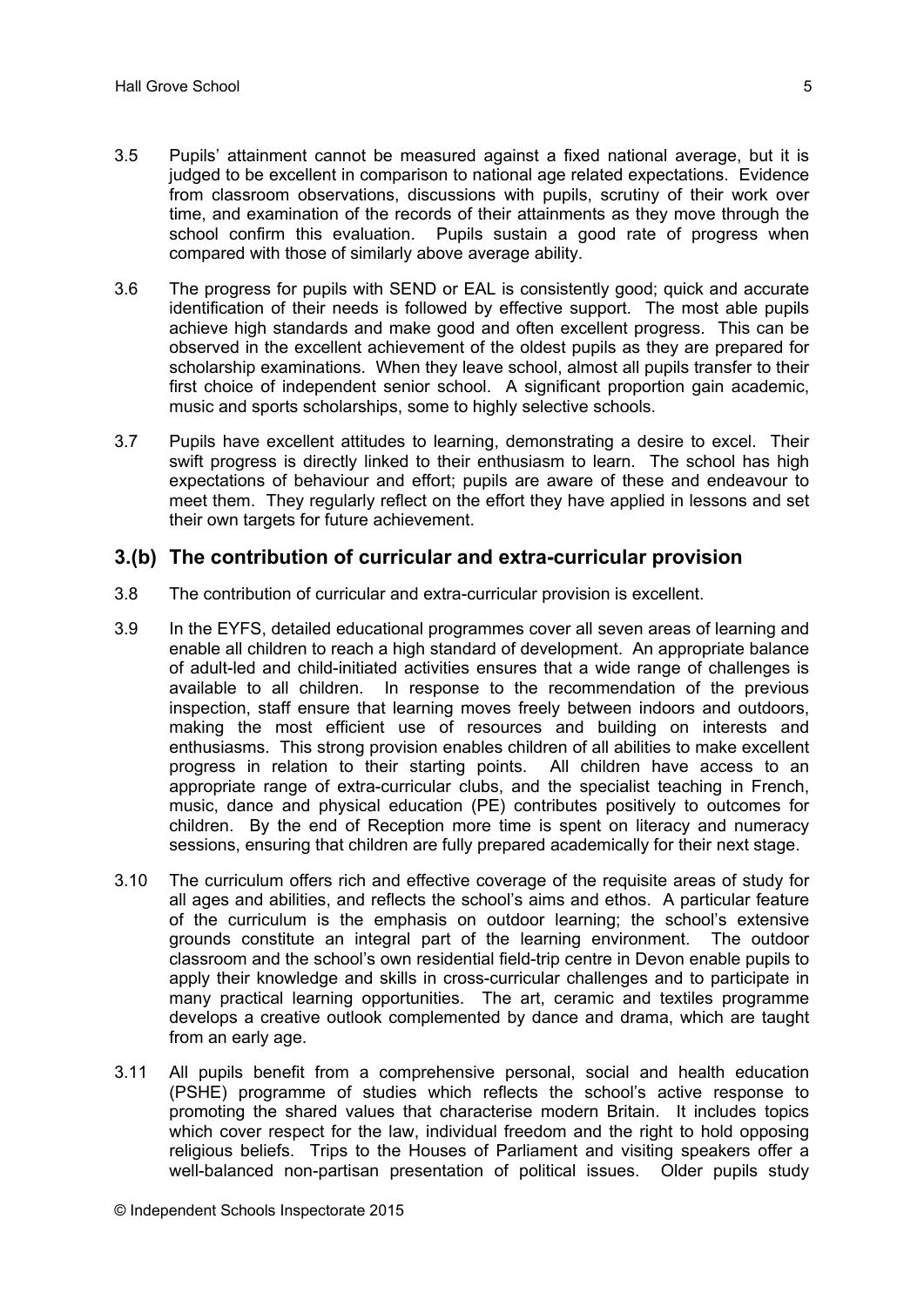themes which develop their knowledge of careers and employment, and undertake challenges to develop their understanding of the economy and enterprise, such as designing and advertising their own product. The study of different religions develops pupils' understanding of their place in a diverse and cohesive Britain, and encourages tolerance and a deepening understanding of different points of view.

- 3.12 Curriculum planning is thorough and is regularly evaluated to ensure that it meets the needs of all pupils. Strong support for those with SEND and EAL is provided through withdrawal groups and individual lessons. Since the previous inspection, specific programmes have been implemented to target underachievement in reading and this has had a positive impact on standards. The most able pupils in Years 7 and 8 follow enrichment programmes in preparation for scholarship examinations. This includes the option of learning Greek. A digital learning platform provides pupils of all abilities access to revision and extension activities at any time.
- 3.13 The range of extra-curricular activities is excellent. Pupils and parents value highly its comprehensive and eclectic mix of opportunities. Sport and the performing arts form many of the activities on offer. Rugby and netball teams experienced recent success and gained high levels of confidence as a result of their tours both at home and abroad. The school grounds play host to activities such as golf, archery, bushcraft and mountain biking. Pupils benefit from numerous trips to support their current topics of study, including trips abroad. The choristers sing in many prominent British and European cathedrals. Pupils visit local theatres as well as central London productions. A recent workshop at a notable senior school benefitted pupils who are able pianists, while mathematics and science teams enter quizzes and challenge days at local schools. Artists and authors visit older pupils, and the whole school takes part in 'Shakespeare Week' which includes guest speakers.
- 3.14 The school has developed many good links with the community in order to encourage a sense of connection with local institutions and citizens. For example, pupils take produce to the local residential home for the elderly, and the concert and jazz bands play at the village fair. The school opens its gardens to the public each year and pupils act as guides for the visitors.

### **3.(c) The contribution of teaching**

- 3.15 The contribution of teaching is excellent.
- 3.16 Staff in the EYFS are highly skilled and ensure that children's learning and development needs are well met. They plan practical activities using good quality resources to successfully foster children's creative and investigative skills. Carefully judged support is provided for the more able and those with SEND or EAL, and ensures that they have the opportunities to reflect on their learning and refine their skills so that they make excellent progress. Staff have high expectations of all children. From the earliest days in the Nursery, they take high priority in developing children's language and communication skills and this, together with the systematic teaching of the sounds that letters make in Reception, ensures that children develop proficient early reading and writing skills. Staff frequently challenge children of all ages to extend their vocabulary and thinking through open-ended questioning and problem-solving opportunities. This successfully expands children's knowledge and understanding. Information gained through accurate assessments of children's learning and development is used rigorously to identify their next steps, ensuring that all children make the progress of which they are capable.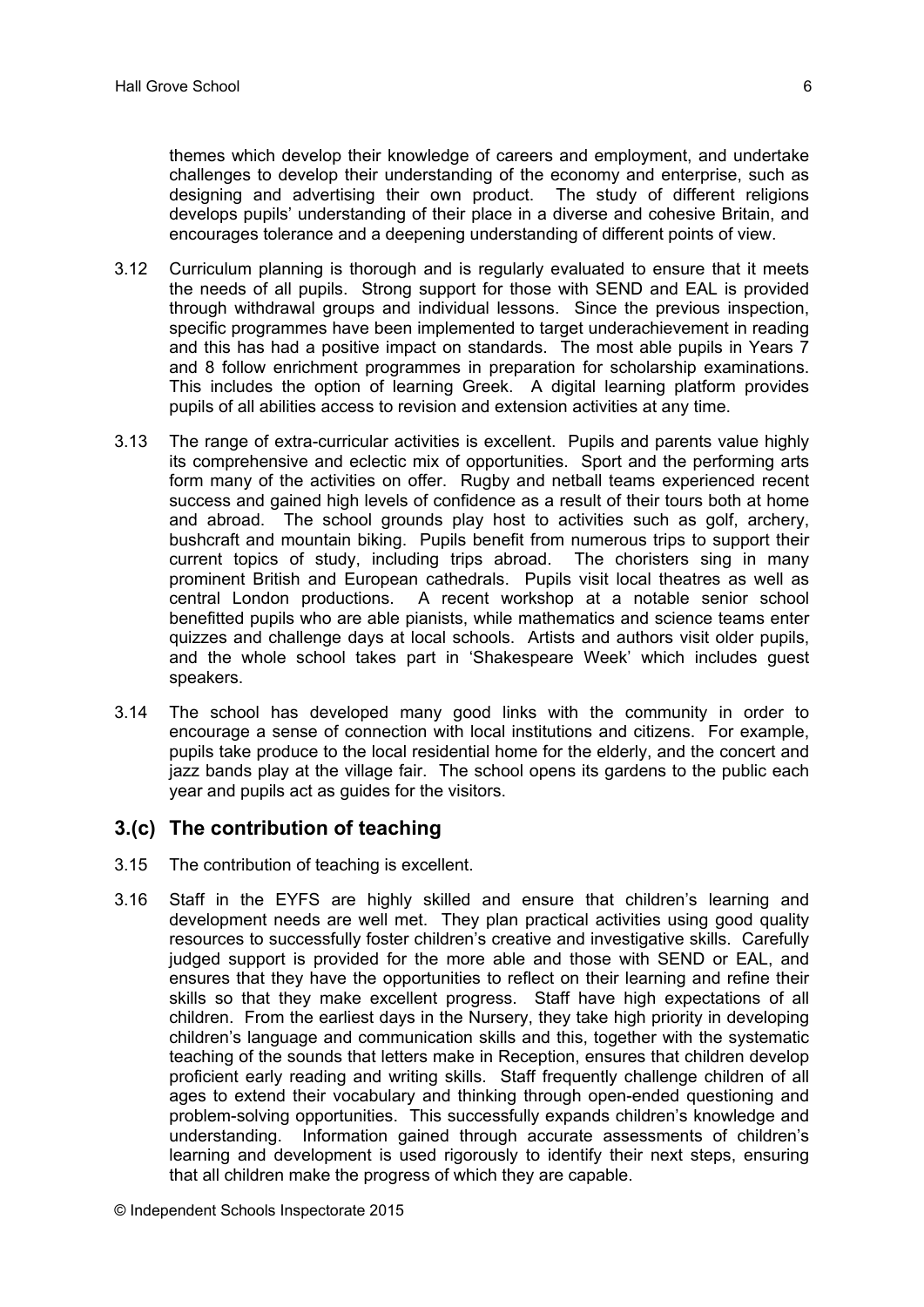- 3.17 Teaching is effective in fostering pupils' enthusiasm and promoting their progress. It supports the school's aim to be committed to academic excellence and to develop independent thinking. Lessons are well planned, use a varied range of methods to engage pupils and promote excellent understanding. Teaching motivates pupils to undertake independent work and discover personal strengths and interests. It is non-partisan in the coverage of political views, and teachers ensure that pupils show healthy tolerance and respect for each other and for those in the wider world. National shared values are never undermined. Relationships between teachers, support staff and pupils are excellent. In discussion with inspectors, and in response to the pre-inspection questionnaire, pupils expressed strong appreciation for their teachers' expertise and support.
- 3.18 Teachers have excellent subject knowledge and wide-ranging background experience. They draw strongly upon both to motivate and engage pupils effectively. Teachers know the pupils and their differing requirements well and have high expectations of pupils of all ages and abilities. They are dedicated to improving standards by tailoring teaching to individual needs, including the provision of extra one-to-one tuition where necessary. A variety of teaching styles ensures that all pupils, including those with SEND or EAL, are able to benefit greatly from lessons.
- 3.19 Teaching regularly takes place outdoors in order to use the natural world for inspiration and as an area for pupils to experiment and work in groups. Many examples were observed during the inspection week of teachers securing high levels of interest, concentration and participation by utilising the school grounds. For example an Upper School history lesson used outdoor space to re-enact a battle from the English Civil War, while a Middle School session in the outdoor classroom facilitated rapid learning of mathematical skills as pupils measured trees. Inside the classroom, teachers make good use of interactive whiteboards to provide a stimulus and focus for learning. Information and communication technology is employed effectively in some subjects such as music, but inconsistently in others. The school has identified this as an area for development. Teachers use resources imaginatively to assist learning, such as the playing of a ukulele accompaniment to assist the pupils with their conjugation of a Latin subjunctive verb, and utilising a soldier's kit bag to stimulate the imaginations of pre-prep pupils in a literacy lesson.
- 3.20 Assessment and feedback provide pupils with a clear understanding of their strengths and good guidance on required improvement. Marking systems are set out clearly in the pupils' books. Inspection work scrutiny revealed some minor inconsistencies in marking across the Middle and Upper Schools, but pupils state that teachers' comments are helpful, that they understand the marking and grade system, and that work is marked promptly.
- 3.21 In their pre-inspection questionnaire responses, a small minority of pupils expressed the view that homework did not help them to learn. Inspection evidence did not support this view; discussions with staff and pupils and direct observation of the setting of homework found that it was appropriately linked to learning objectives. A broad range of assessment is used to track the progress of pupils. The subsequent data produced is carefully analysed and staff meet regularly to discuss the results and to agree on appropriate support. Assessment also guides the process of placing older pupils in subject sets to provide them with the necessary challenge at all times. Teaching of the Year 7 and 8 scholarship set provides pupils with highlevel extension work.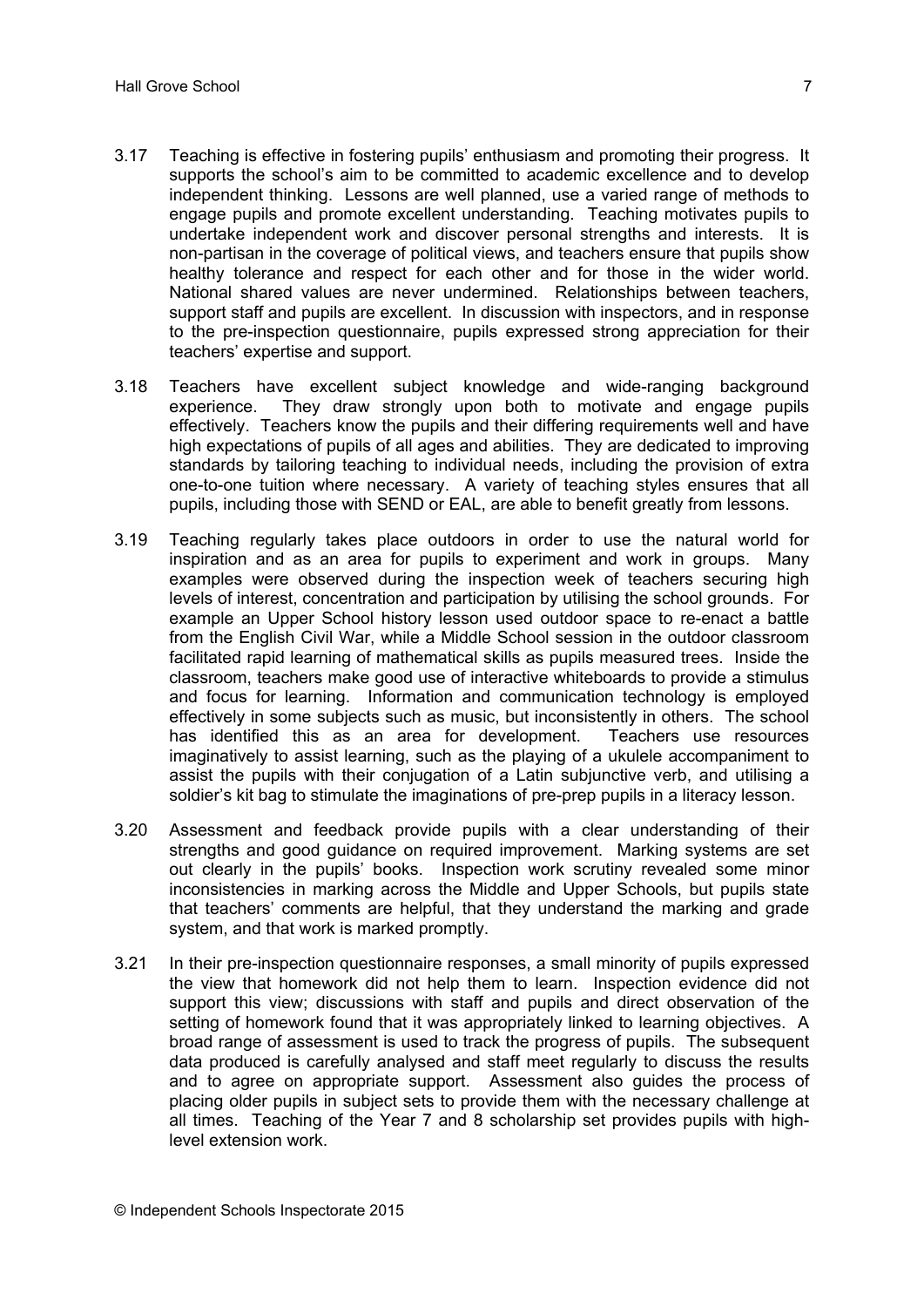## **4. THE QUALITY OF THE PUPILS' PERSONAL DEVELOPMENT**

### **4.(a) The spiritual, moral, social and cultural development of the pupils**

- 4.1 The spiritual, moral, social and cultural development of the pupils is excellent.
- 4.2 Nursery and Reception children are developing high standards of behaviour, cooperation and courtesy in an environment where British values are consciously promoted. They are actively involved in their learning and are rapidly acquiring the ability to make appropriate choices and to respect each other. Children in the EYFS eniov shared activities with pupils and staff in Years 1 and 2 and quickly settle into their new class each year.
- 4.3 Pupils have an excellent level of personal development by the time they leave the school. They are confident and highly motivated. They are proud of their achievements, their school and their community of fellowship, and readily express appreciation of these without conceit.
- 4.4 The spiritual development of the pupils is excellent. They acknowledge the everchanging natural world around them as they walk to and from lessons, and use it for inspiration in their work. Pupils have a developing sense of appreciation for music and art. Choristers enjoy performing in large cathedrals, commenting that the sound of the organ 'made our bones shake'. In their daily collective worship, pupils sing enthusiastically and are reflective during prayers.
- 4.5 Pupils' moral development is excellent. All understand and respect the fact that rules and laws are necessary to keep individuals and societies safe. They pay firm heed to their code of conduct. In discussions in PSHE, current affairs and religious studies lessons, pupils show concern for injustice. They readily engage in debate, and older pupils discuss moral and ethical issues such as abortion and the impact on sport of performance-enhancing drugs, with an increasing awareness of cause and consequence.
- 4.6 Pupils show excellent social development. Their skills of co-operation and teamwork are strengthened through participation in residential trips to the school's field centre in Devon, in sport and music collaboration, and in drama productions. In their questionnaire responses, a few pupils felt that they have insufficient opportunities to undertake positions of responsibility. Inspection evidence found that a number of such opportunities are provided. Pupils readily accept positions of responsibility within the school community, which they discharge conscientiously and reliably. These include acting as house captains or vice-captains, and as tour guides for visitors and at open day events. Pupils take responsibility for community-serving tasks such as filling the bird feeders. Older pupils are linked with their younger peers in various ways, such as listening to them read as part of the 'Hall Grove Award Scheme'. Excellent social development is also nurtured through regular charitable work, often initiated as a result of the pupils' suggestions.
- 4.7 Pupils have an excellent awareness of the values of British society, which are carefully embedded across the curriculum and infuse the school's ethos. Pupils are respectful of different faiths and beliefs, and consider differences of viewpoint to be a source of mutual interest and personal growth. They develop mature social, political and economic awareness, speak knowledgeably about the public institutions and services of England, and understand the country's political systems. Pupils observe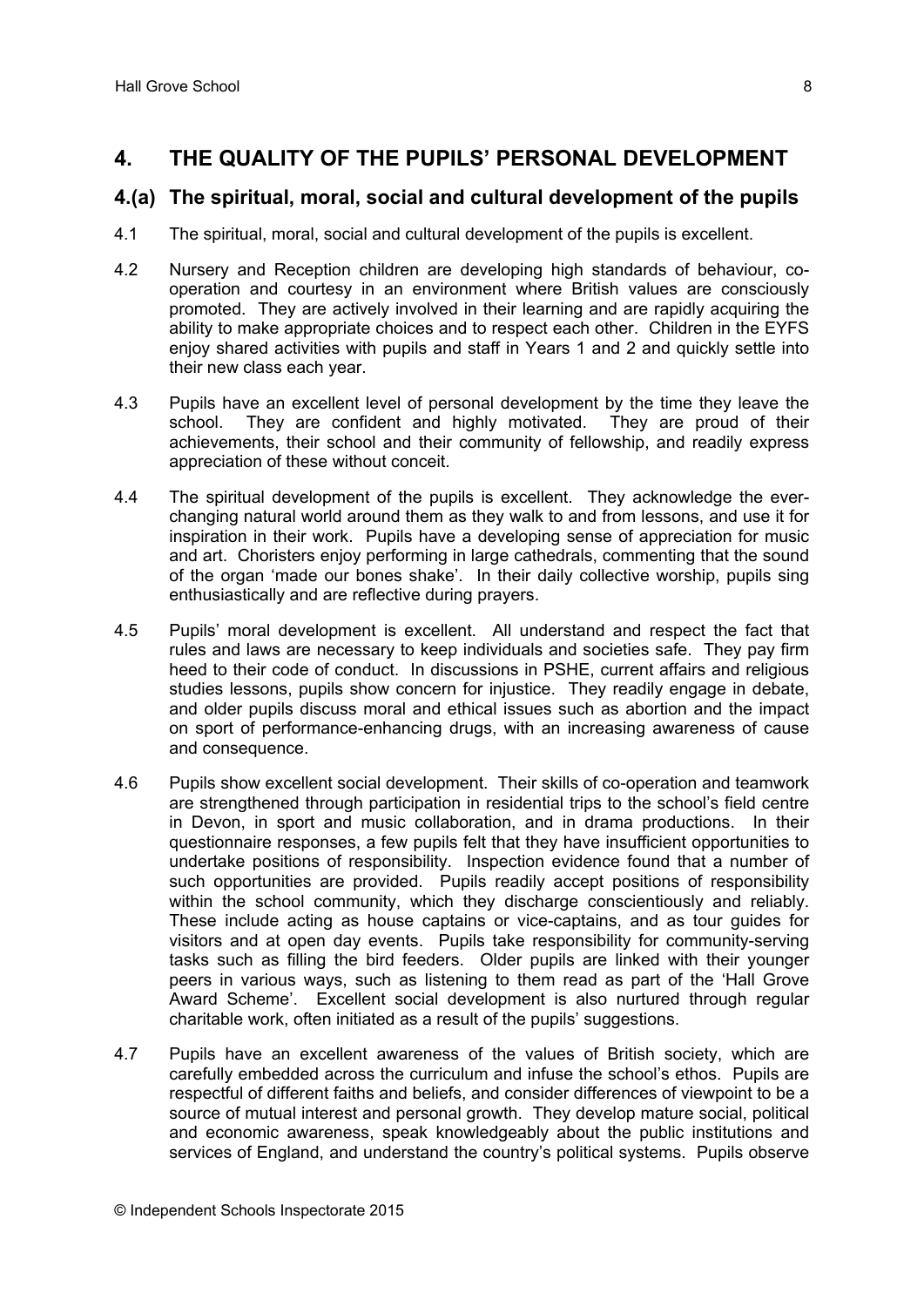examples of democracy within the school through the election of representatives from each form to voice their opinions on the school council.

4.8 Pupils' cultural development is excellent. Music and art play a significant role within the school, with many pupils enjoying participation in clubs, music ensembles and art sessions. Pupils' general knowledge of the cultural heritage of their own and other countries is wide for their age. They appreciate the cultural impact of major writers such as Shakespeare and appreciate that other countries such as Italy and Spain enjoy a rich legacy of art and music. Pupils work in harmony with their peers who represent other cultures and religions. Their appreciation of cultural diversity is enhanced by visitors to school, visits to different places of worship and trips abroad such as the netball tour to Barbados and the choristers' tour to Italy.

### **4.(b) The contribution of arrangements for pastoral care**

- 4.9 The contribution of pastoral care is excellent.
- 4.10 All staff in the EYFS work closely together to provide a nurturing, happy and stimulating environment in which children thrive and have their needs met. Strong relationships are quickly and firmly established between key people, children and families. All adults consistently promote high standards of behaviour. Children learn about the importance of nutritious eating, particularly during lunchtime and snack time routines when they are encouraged to make healthy choices, including choosing pieces of fruit. They are helped to understand the importance of washing their hands before lunch and after going to the toilet. All children are involved in regular exercise, including PE and dance lessons as well as daily exploration of the school grounds.
- 4.11 The school is highly successful in providing a high level of pastoral support for all pupils. Pupils' relationships with each other and with staff are excellent, with a good balance between friendliness and respect. Pupils state they feel valued, happy and enjoy being part of a strong school community where they have many people to turn to for support and guidance. The nurses' medical facility is central to the school for both pastoral support and first aid, and all relevant information is shared appropriately and swiftly between staff. Healthy eating and lifestyle habits are promoted through a strong programme of extra-curricular activities, excellent sports provision, food science and PSHE lessons. A wide range of nutritious food choices is available at lunchtime.
- 4.12 The school has comprehensive arrangements to promote good behaviour and to combat discrimination and bullying. Expectations of behaviour are high and pupils are keenly aware of the school's code of conduct. They are taught how to deal with harassment or bullying, including cyberbullying. In their pre-inspection questionnaire responses, a few pupils indicated that the school deals with bullying ineffectively. Representatives from all year groups told inspectors that staff are quick to respond to any instances of bullying, and school records confirm this. Additionally a small minority of pupils indicated, in their questionnaire responses, that the school does not ask for their opinions or respond to them. Inspection evidence supports this view. Pupils have opportunities to express their views at a personal level, but the school council meets infrequently and is not sufficiently pupil-led to be effective in giving pupils an active and constructive input into the daily life of the school. In their questionnaire responses, a few pupils also felt that teachers are not always consistent in the way in which they apply rewards and sanctions. After careful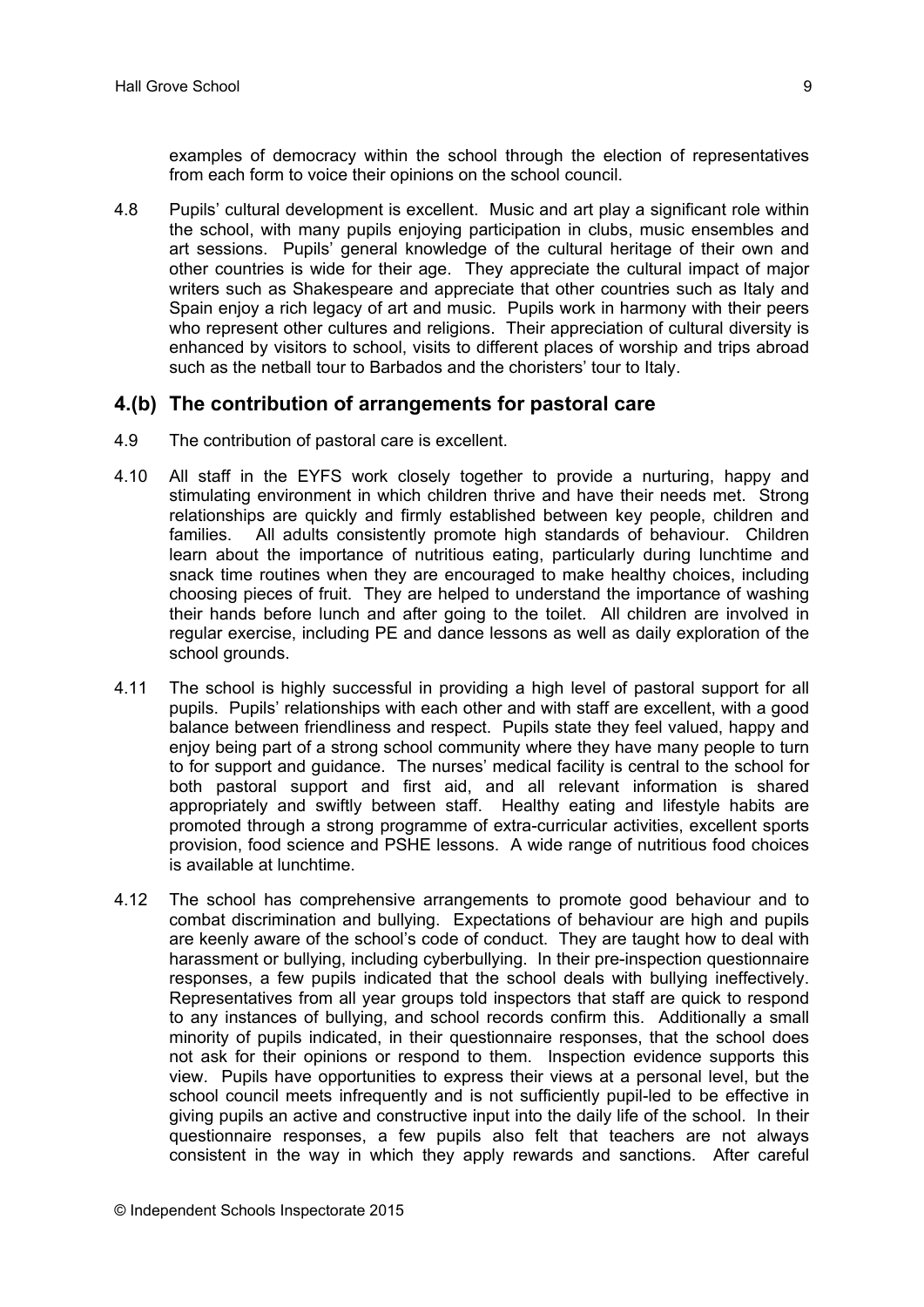analysis of relevant records, the inspection found school procedures to be diligently followed.

4.13 The school has a suitable plan to enable educational access for pupils with SEND.

#### **4.(c) The contribution of arrangements for welfare, health and safety**

- 4.14 The contribution of arrangements for welfare, health and safety is excellent.
- 4.15 All staff, including those in the EYFS, show a highly secure understanding of the school's safequarding policy and procedure. They fully embrace their responsibility towards ensuring the safety and well-being of pupils, including those with SEND, and react quickly to anything apparently untoward. The school provides high-quality training for newly appointed staff, who consequently demonstrate secure knowledge of the necessary procedures to follow in cases of safeguarding issues. All staff receive appropriate update training at regular intervals. Excellent relationships with external agencies and with health and safety providers are maintained, and concerns are always reported at an early stage. In the EYFS, children's welfare is promoted effectively and all staff are secure in their wider safeguarding duties, including the latest government guidance to prevent extremism.
- 4.16 Appointment procedures are followed diligently, and clearly and accurately recorded in the single central register of appointments. The school has strong and precise internet content filters and effective processes to monitor website browsing. Parents, staff and pupils are trained to be vigilant in e-safety. At all levels of the school management, risk is carefully considered and discussed for all aspects of activity and safety. Leaders take prompt action in response to deficiencies around the premises. A rigorous system of checks by external professionals helps to ensure safety from fire and other hazards, and staff are regularly trained in fire prevention and safety. Appropriate fire evacuation drills are carried out and recorded. The school's medical facilities offer comfortable and well-appointed accommodation for those pupils who are unwell. Storage of medication is secure. Highly qualified and caring nursing staff ensure that minor injuries are treated quickly and safely, and meticulous records are kept and carefully monitored. Nurses are assiduous in their communication with parents.
- 4.17 Admission and attendance registers are properly maintained and are fully compliant with regulations. Any absence is swiftly followed up and non-attendance is rigorously monitored.

## **4.(d) The quality of boarding**

- 4.18 The quality of boarding is excellent.
- 4.19 The outcomes for boarders are excellent. Boarders say that they feel happy, confident and positive about their boarding experience, valuing the close friendships that they make particularly across different year groups. They show care and support for each other in the wider school community and demonstrate a high level of maturity in discussions and in boarding time. A distinctive family atmosphere is maintained for the small number of boarders, in line with the school's aims. The bespoke nature of care is exemplified by boarders' meals, which are taken at a large table alongside boarding staff. They are frequently joined by the headmaster's family who live in adjacent accommodation. The evening meal is prepared every day by the same member of staff who knows the boarders well and has the freedom to tailor the food to popular choices. Day pupils can join boarders for their meals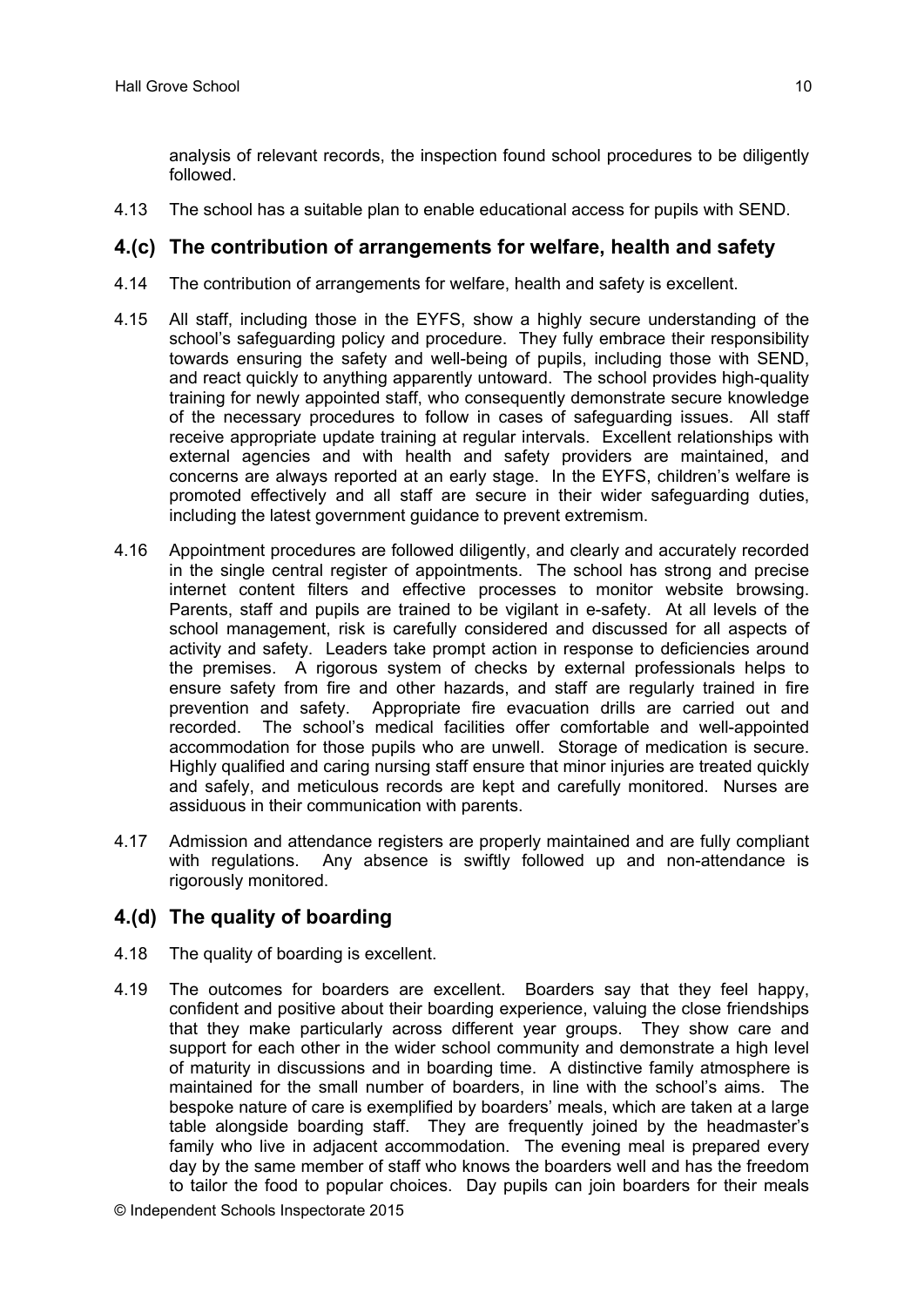through a booking process. The head boarder sits on the school council and represents the views of the boarders across the year groups. Daily conversations with the head of boarding ensure that the pupils' views are regularly heard. Relationships between pupils and the staff who care for them are warm and positive, and the boarders feel well supported. They are aware of the designated people outside the school to whom they can talk, including an independent listener.

- 4.20 The quality of the boarding provision and care is excellent. The colourful and wellappointed rooms are predominantly in groups of three with plenty of space, including a lockable area for storage. Homework is completed either in the pupil's own room or, more usually, in the common room. The school maintains the accommodation and facilities to a high standard, regardless of the small number of boarders. The recently refurbished showers and toilets are an example of this and are much appreciated by pupils. New boarders who join the community receive a careful induction to ensure their immediate assimilation. The common and television rooms provide numerous opportunities for rest and relaxation. The democratic process of choosing an evening activity is supported by the head of boarding who spends each evening with the boarders, knowing exactly where they are at all times. During the evenings, boarders can either remain in-house or make use of the school's extensive facilities and grounds.
- 4.21 Boarders are exceptionally well supported by a dedicated and conscientious nursing team which takes responsibility for their pastoral and medical care. The medical facility is the hub of the school and welcomes all pupils at any time. Evidence during inspection confirmed that pupils feel free to take personal or medical issues to the nurses, who provide them excellent care and advice. The nurses communicate pupils' information appropriately across the school, ensuring confidentiality where necessary. The medical facility has a private bedroom for pupils who need time to recover and boarders are looked after here or in the boarding house. All medication is stored and dispensed appropriately according to its nature. Pastoral and medical care is enhanced by comprehensive care plans and risk assessment for the pupils who require it. Boarding staff use the medical facility in boarding time to dispense medication, and handovers at both ends of the day ensure that the overall picture is always known by those who care for boarders.
- 4.22 Boarders have monitored access to their telephones during the evenings. In addition, they can use school facilities to contact their parents should they wish. They do not have access to a computer in the boarding house to assist with the completion of homework or to speak to their parents through the internet. Catering throughout the school is operated by an efficient team of well-certificated contractors who are keen to respond to the suggestions of boarders wherever possible. The head of boarding makes snacks and hot chocolate for the boarders, and drinking water is available at all times. Laundry is carried out in-house and the head of boarding provides supplies such as stationery or personal items as necessary.
- 4.23 The effectiveness of arrangements for welfare and safeguarding is excellent. The school addressed the recommendation of the previous inspection to record details of fire drills held in boarding time. Risk assessments are systematically created for all activities. Recruitment checks are completed on all staff, which are supported by rigorous induction procedures. All boarding staff have an excellent understanding of safeguarding procedures and have access to safeguarding training. They have clear job descriptions and opportunities for professional development, supported by the school. Boarding staff work well together as a team and ensure smooth handovers between themselves and the nurses. Boarders say that they feel safe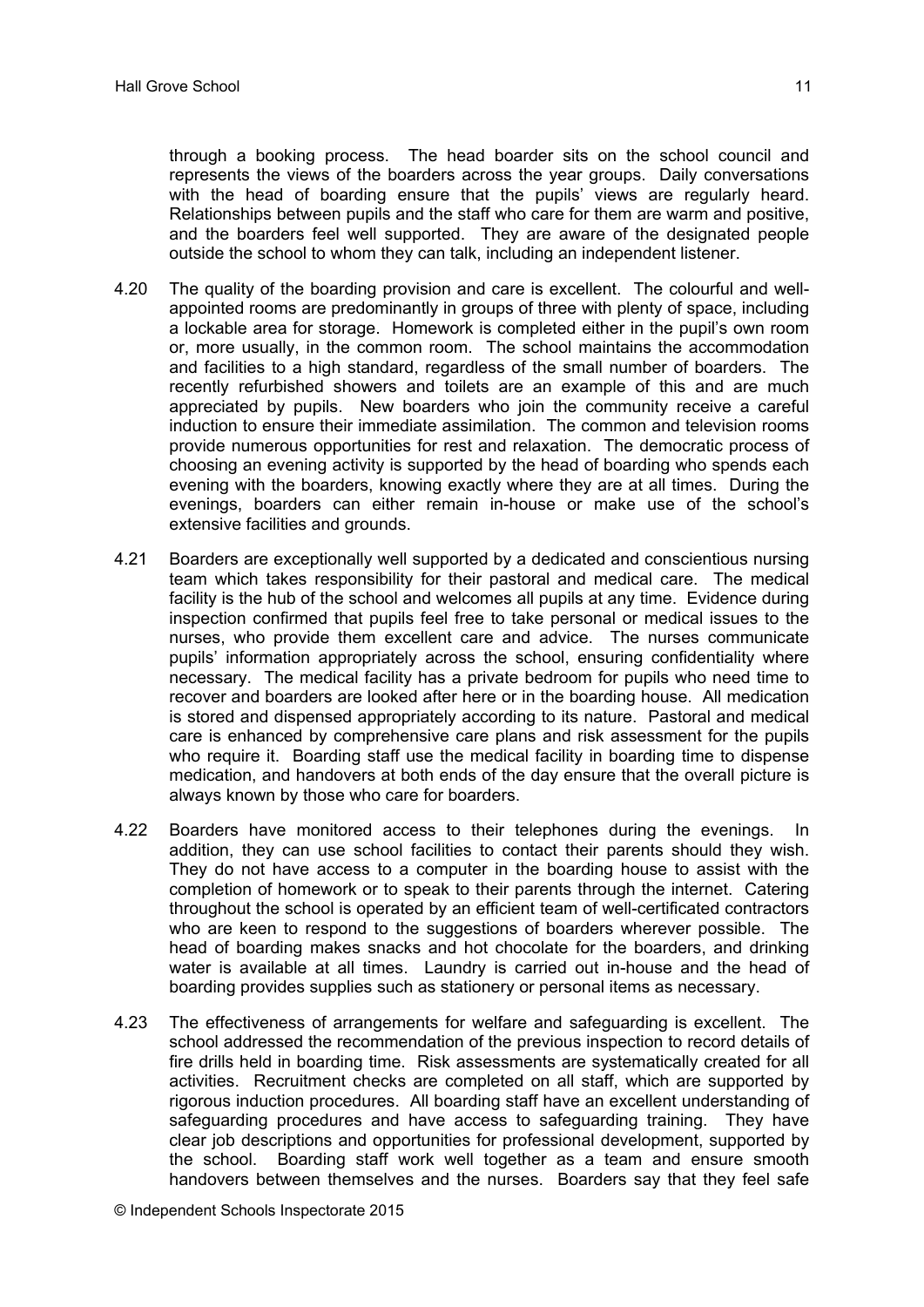and secure in the boarding house and the use of surveillance cameras and intruder alarms at the entrance to the boarding area promotes their security. Boarders know who is responsible for them at all times and they have a backup walkie-talkie system to ensure that they can access help from the house parents immediately during the night, should the need arise. The school's family values and family ethos encourage positive behaviour in the boarding house.

4.24 The effectiveness of leadership and management of boarding is excellent. The aims of boarding are clear and available to all parties on notice boards and in the handbook. The headmaster ensures that the boarding and welfare provision in the school is of a high quality, and he and his wife actively promote and support the wellbeing of boarders. This is exemplified by the regular involvement of excellent external speakers and the ongoing training and development of staff. Pupils' mental health and support for all pupils at the school are regularly discussed at management level and are taken very seriously. The head of boarding and the headmaster provide clear and direct leadership of the boarding facility, ensuring that the pupils have a positive boarding experience. Parents appreciate the supportive and flexible extension to the school day, and those who responded to the preinspection questionnaire were overwhelmingly positive about all aspects of boarding provision.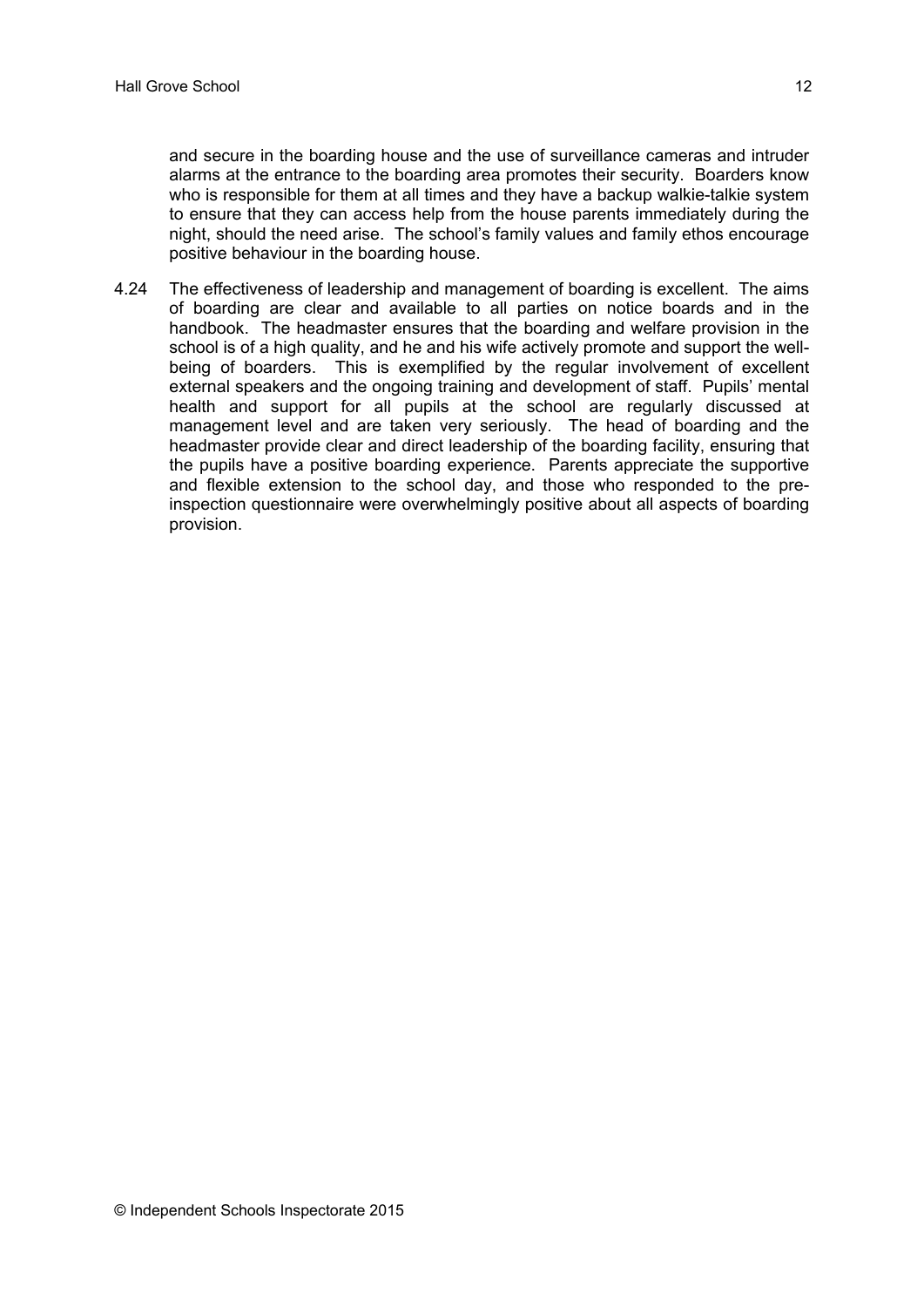## **5. THE EFFECTIVENESS OF GOVERNANCE, LEADERSHIP AND MANAGEMENT**

## **5.(a) The quality of governance**

- 5.1 The quality of governance is excellent.
- 5.2 The proprietors are highly committed to the school and successfully discharge their responsibility for maintaining high educational standards and fulfilling the school's aims and values. They view the school's work as an integrated whole and provide commensurate support for the EYFS and for boarding. Their role as custodians of both the heritage of the school and its future leads them to exercise prudent financial management so that they can realise their ambitious, well-informed strategic vision. Effective investment enables them to oversee regular maintenance of the school buildings and grounds, extensive projects such as the building of the new EYFS accommodation, and provision of a wide range of educational and material resources. Investment in well-qualified staff and their professional growth impacts directly on the excellent academic standards and personal development of the pupils.
- 5.3 The proprietors provide strong oversight of those areas where they have legal duties. They are effective in discharging their responsibilities for child protection, welfare and health and safety throughout the school. Questions of staff suitability are properly checked and the single central register of appointments is accurately maintained. The annual review of safeguarding arrangements is carried out as required. Scrutiny from advisors ensures that safeguarding and educational practices are effective. The school has responded well to the recommendations of the previous inspections in 2010 and 2012; all matters have been addressed.

## **5.(b) The quality of leadership and management, including links with parents, carers and guardians**

- 5.4 The quality of leadership and management, including links with parents, carers and guardians is excellent.
- 5.5 In the EYFS, children's well-being and safeguarding are of paramount importance. All staff receive updated training in safeguarding at the required frequency, this enables them to take appropriate action should the need arise and ensures a safe and secure environment. Senior staff rigorously monitor and evaluate the effectiveness of the educational programmes in all seven areas of learning. Teachers and assistants are well supported in their professional development through an established system of appraisal, regular supervisory meetings and attendance at internal and external training courses. Reflective practice is a strong feature of the setting; through this all staff have a voice and a significant role in identifying areas for future focus.
- 5.6 School leaders and managers fully discharge their responsibilities in the realisation of the school's aims and objectives. This is particularly the case in relation to policy implementation and the safeguarding of all members of the school community, and results in a welcoming, safe and stimulating environment for all pupils. The stated aims of the school encapsulate traditional values, including respect, tolerance and fairness, and leaders and managers encourage these in all areas of the school's work and play.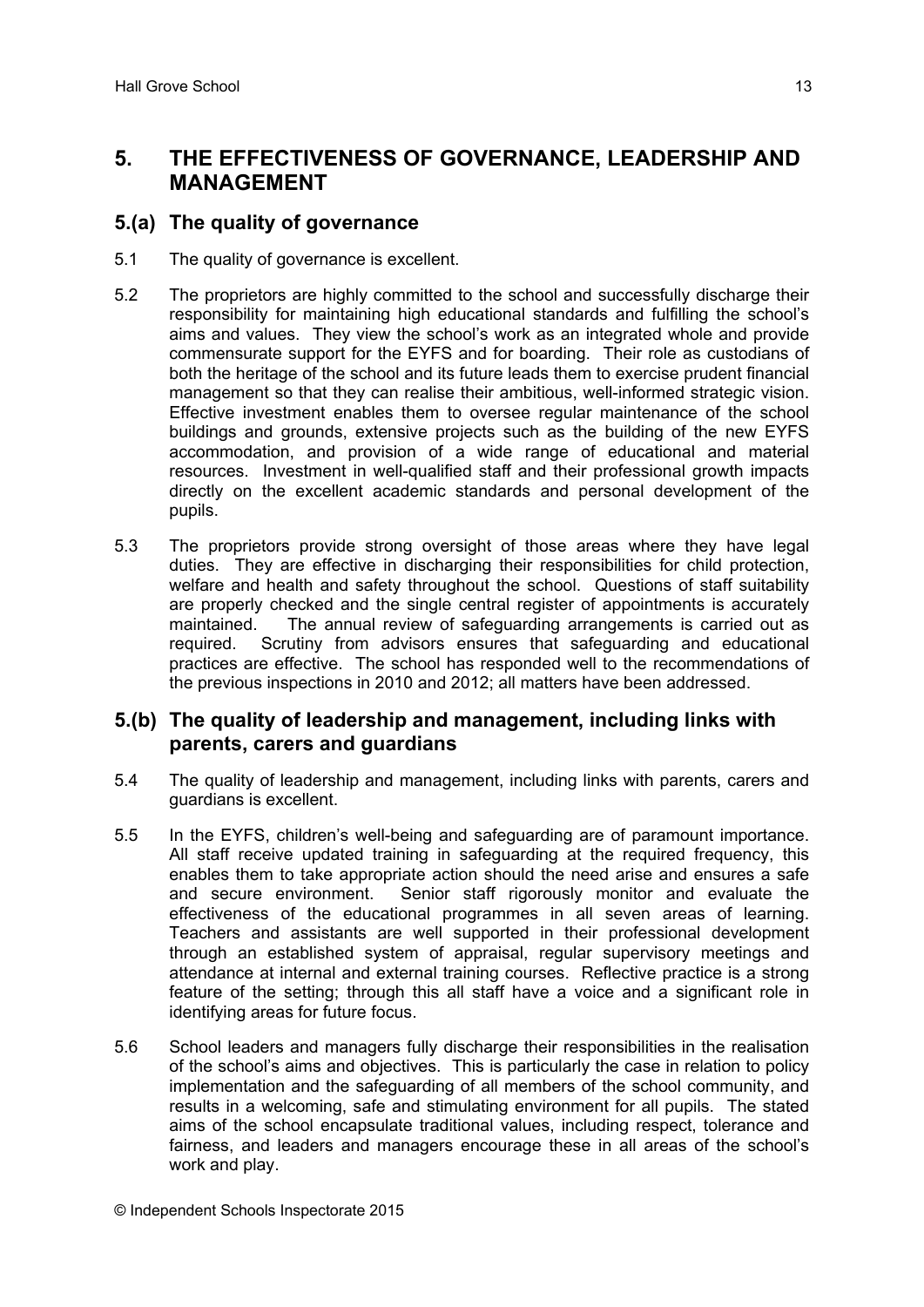- 5.7 The strategic vision for the school is ambitious. It is informed by rigorous selfevaluation and monitoring, and linked directly to the school's aims. The vision and clear educational direction are reflected in the high standard of the pupils' education and their excellent personal development. Improvement plans are successfully disseminated throughout the school through a highly effective and fluid system of communication based on delegated responsibilities. Roles and reporting structures are well defined such that all members of the teaching and pastoral staff are fully involved and informed. Since the previous inspection, staff timetables have been fully audited and greater consistency has been ensured by redeploying a number of teachers to assist in games, clubs and activities and to provide additional support to groups of pupils in catch-up sessions. Both academic performance and personal development of all pupils are carefully monitored, and appropriate support is provided in a timely fashion. Staff in all sections of the school, including the EYFS, carefully and regularly evaluate practice and provision. Appraisal and supervision meetings lead to staff development and training so that teaching standards across subjects and sections remain high. All managers and leaders maintain an awareness of the interconnection between all the school's activities, including extracurricular activities, trips and visits, and the improvement of learning and outcomes.
- 5.8 The school is effective in recruiting, developing and supporting highly motivated members of staff, including loyal and hard-working support staff. It takes a strong emphasis on the retention and development of staff. All contribute strongly to the quality of the pupils' experience and are suitably trained in safeguarding and welfare, health and safety. The school's leadership ensures that arrangements for carrying out all required recruitment checks are suitable.
- 5.9 The school has excellent links with parents. In the EYFS, parents are encouraged to be involved in the work of the setting through the weekly 'play and stay' sessions. They are well-informed about their children's achievements and progress, and are encouraged to share their own observations from home.
- 5.10 The school works hard to establish and maintain strong links with parents and their overwhelmingly positive responses to the pre-inspection questionnaire indicates that it is successful in its endeavours. The vast majority of parents who responded stated that they receive timely replies to their questions and are satisfied with the information provided about their children's progress. They are highly satisfied with the depth and range of both the curricular and extra-curricular activities and are confident that their children are very well looked after. A very large majority feel that the school handles concerns well, deals well with any cases of bullying and feel encouraged to be involved in aspects of the school's work. The school actively seeks feedback from parents about all aspects of its work through online questionnaires and workshops.
- 5.11 Communication between staff and parents is open. The school encourages a listening ethos at every level of its work and concerns raised are handled in a sensitive manner, leading to a timely resolution in accordance with the school's published procedures. All parents are invited to be involved in the work of the 'Friends of Hall Grove' association. The school takes account of parents' knowledge and expertise by inviting them in to talk about their jobs, often linked to a current curricular topic.
- 5.12 An induction day is organised for new parents which includes a talk about the school's aims and expectations. A wide range of up-to-date information is available on the school's website, including key policies and a comprehensive weekly